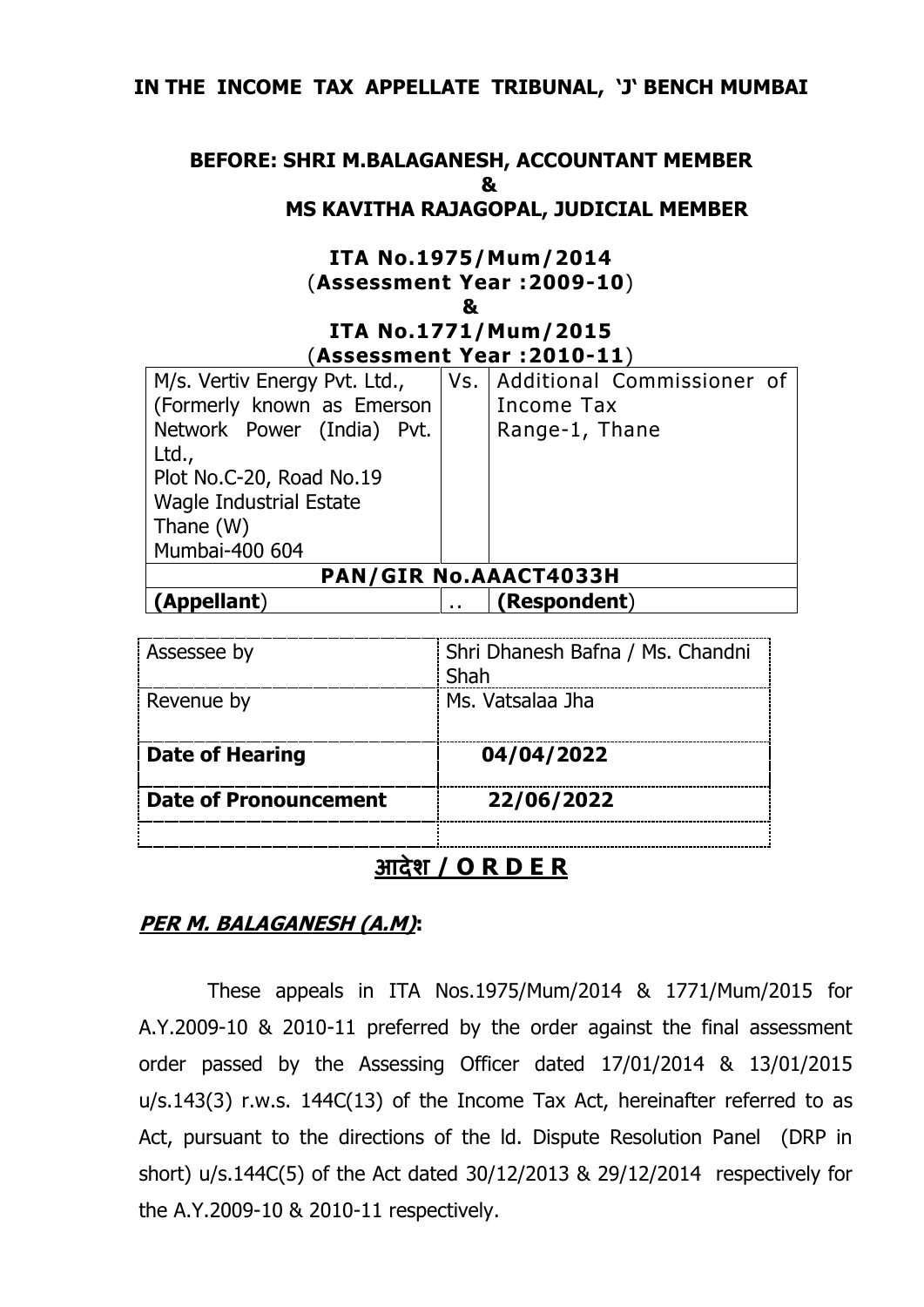2. We find that assessee has raised additional grounds 11-14 in ITA No.1975/Mum/2014 for A.Y.2009-10 and additional grounds 9-12 in ITA No.1771/Mum/2015 for A.Y.2010-11 wherein it had raised a jurisdiction issue stating that the ld. Additional CIT who had passed the assessment order was not conferred jurisdiction and cannot perform the functions of the Assessing Officer in the absence of an order issued to him u/s.120(4)(b) of the Act.

2.1. Since this issue goes to the root of the matter, we deem it fit to address these additional grounds. We find that the facts that are required for adjudication, all these additional grounds are already on record and this being a legal issue, these additional grounds are admitted and taken up for adjudication by this Tribunal.

### **ITA No.1975/Mum/2014 (A.Y.2009-10)**

3. For the sake of better understanding of facts the following chronology of dates and events would be relevant for A.Y.2009-10.

| Sr. No. | <b>Date</b> | <b>Particulars</b>                                                                                                                     |
|---------|-------------|----------------------------------------------------------------------------------------------------------------------------------------|
|         | 26/08/2010  | Notice dated $26.08.2010$ u/s $143(2)$ of the Act issued by<br>the Assistant Commissioner of Income-tax, Circle - 1,<br>Thane ('ACIT') |
| 2.      | 23/06/2011  | Notice dated 23.06.2011 u/s 143(2) and 142(1) of the<br>Act issued by the ACIT                                                         |
| Β.      | 07/12/2011  | Notice dated $07.12.2011$ u/s $142(1)$ of the Act issued by<br>the ACIT                                                                |
| 4.      | 21/12/2011  | Notice dated $21.12.2011$ u/s $142(1)$ of the Act issued by<br>the ACIT                                                                |
| 5.      | 18/01/2012  | Notice dated 18.01.2012 $u/s$ 142(1) of the Act issued by<br>the Joint Commissioner of Income-tax, Range - 1,<br>Thane ('JCIT')        |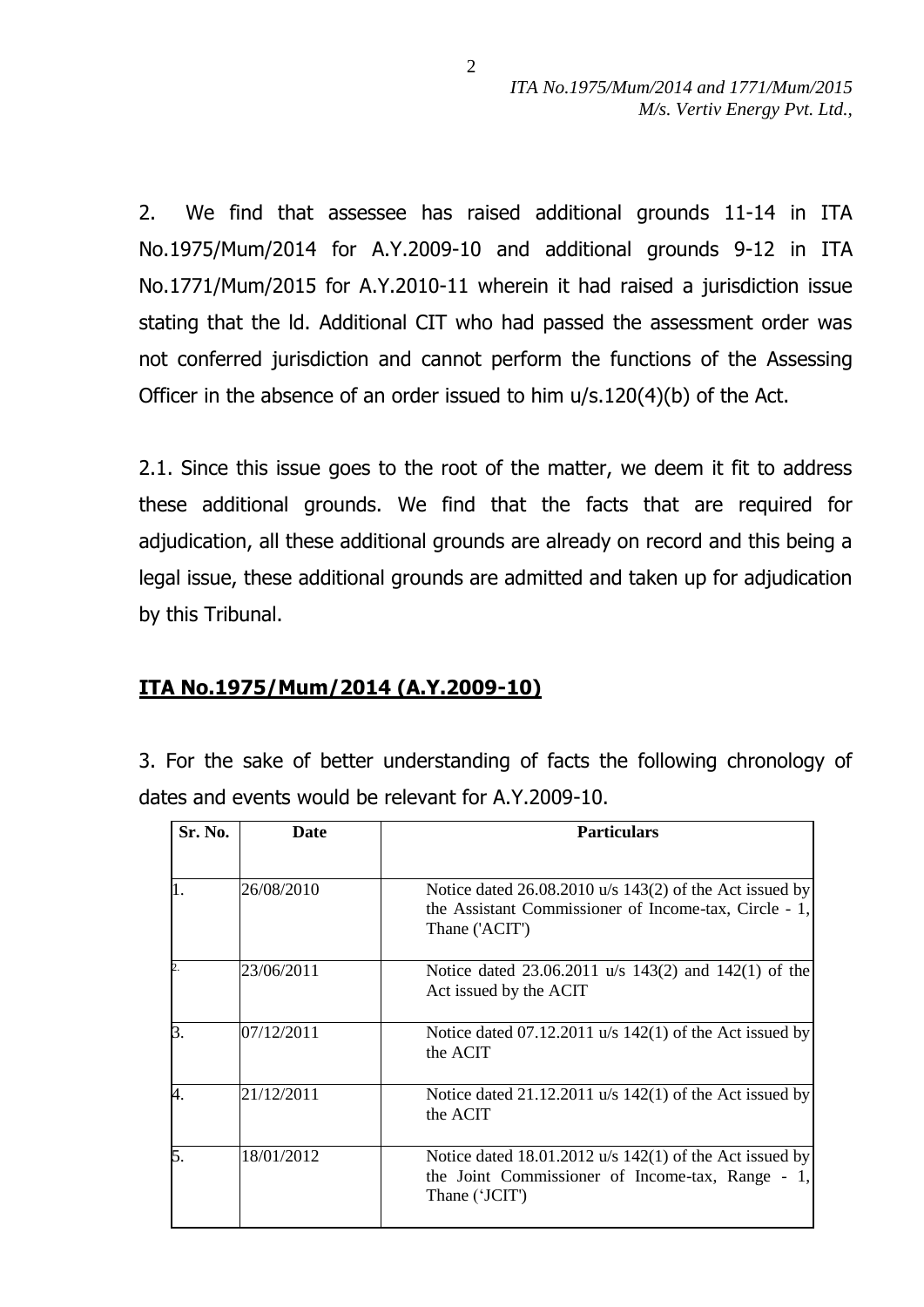| 6.                | 23/01/2012 | Notice dated 23.01.2012 u/s 142(1) of the Act issued by<br>the JCIT                                                                                                                                 |
|-------------------|------------|-----------------------------------------------------------------------------------------------------------------------------------------------------------------------------------------------------|
| 7.                | 16/03/2012 | Notice dated 16.03.2012 issued by the JCIT                                                                                                                                                          |
| 8.                | 08/03/2013 | Notice dated $08.03.2013$ u/s $142(1)$ of the Act issued by<br>the Additional Commissioner of Income-tax, Range - I,<br>Thane (Addl. CIT)                                                           |
| 9.                | 30/03/2013 | Draft Order $u/s$ 143(3) r.w.s. 144C(1) of the Act passed<br>by the Addl. CIT                                                                                                                       |
| 10                | 17/01/2014 | Final Assessment Order $u/s$ 143(3) r.w.s. 144C(13) of<br>the Act passed by the JCIT                                                                                                                |
| 11                | 26/06/2019 | 26.06.2019<br>dated<br>addressed<br>Assistant<br>Letter<br>to<br>Commissioner of Income Tax, Circle-3, Thane,<br>requesting copies of order under section $120(4)(b)$ and<br>section 127 of the Act |
| $\overline{12}$ . | 16/12/2019 | 16.12.2019<br>addressed<br>Assistant<br>Letter<br>dated<br>to<br>of Income<br>Commissioner<br>Tax, Circle-3,<br>Thane,<br>requesting copies of order u/s 120(4)(b) and section 127<br>of the Act    |
| 13.               | 16/02/2021 | 16.02.2021<br>Assistant<br>Letter dated<br>addressed<br>to<br>Commissioner of Income<br>Tax, Circle-3, Thane,<br>requesting copies of order $u/s$ I20(4)(b) and section 127<br>of the Act           |
| 14.               | 18/04/2021 | E-mail sent to Deputy Commissioner of Income Tax,<br>Circle 3, Thane, on 18.04.2021, requesting copies of<br>order $u/s$ I20(4)(b) and section 127 of the Act                                       |

# **ITA No.1771/Mum/2015 (A.Y.2010-11)**

3.1. Similarly for the sake of better understanding of facts, the following chronology of dates and events would be relevant for the A.Y.2010-11.

| <b>Sr. No.</b> | <b>Date</b> | <b>Particulars</b>                                                      |
|----------------|-------------|-------------------------------------------------------------------------|
|                | 29/08/2011  | Notice dated $29.08.2011$ u/s $143(2)$ of the Act issued<br>by the ACIT |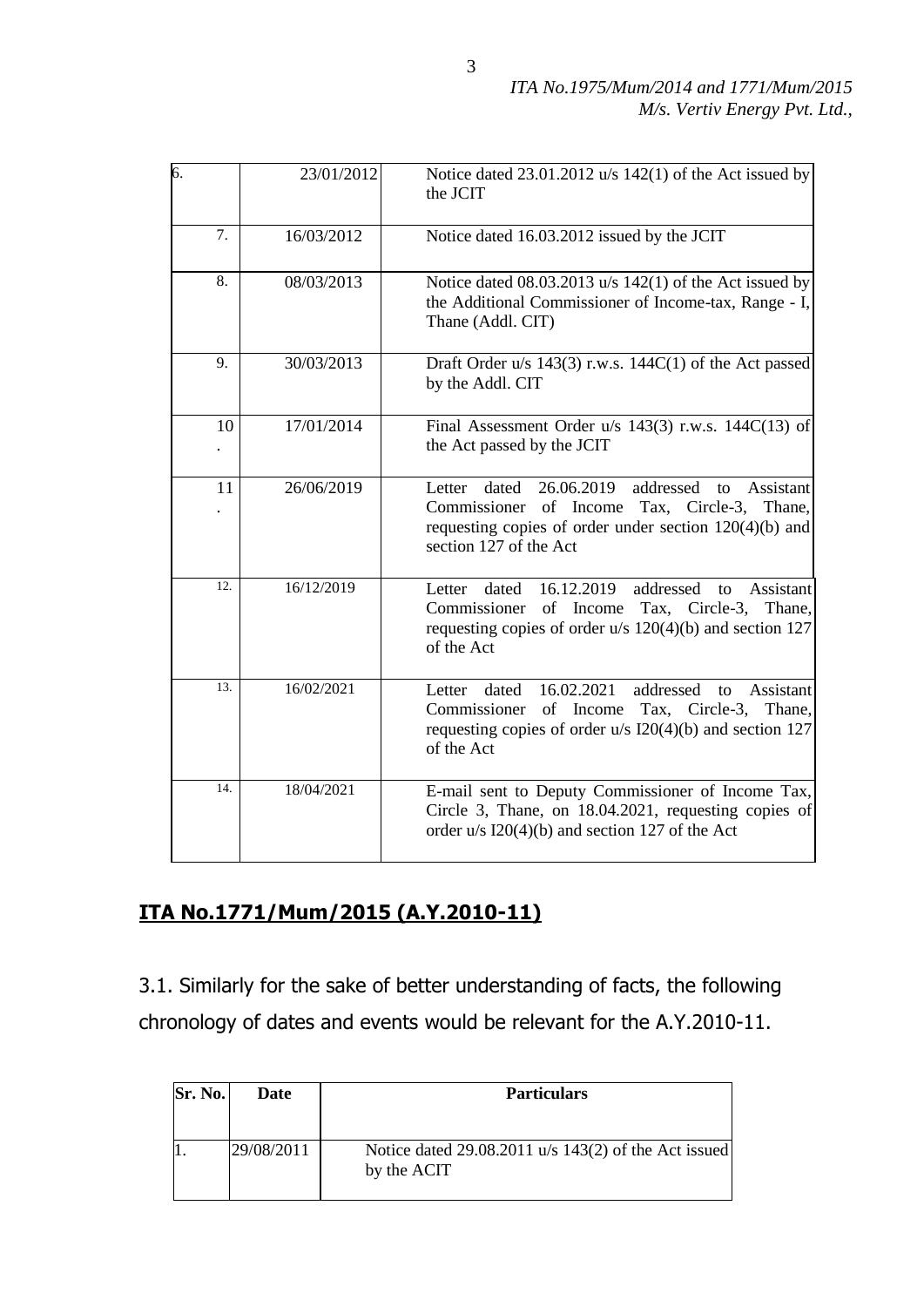|                  | 22/08/2013 | Notice dated $22.08.2013$ u/s $143(2)$ of the Act issued<br>by the JCIT                                                                                                    |
|------------------|------------|----------------------------------------------------------------------------------------------------------------------------------------------------------------------------|
| $\overline{3}$ - | 24/03/2014 | Draft Order $u/s$ 143(3) r.w.s 144 $C(1)$ of the Act<br>passed by JCIT                                                                                                     |
| 4.               | 13/01/2015 | Final Assessment Order $u/s$ 143(3) r.w.s 144C (13)<br>of the Act passed by the Addl. CIT                                                                                  |
| 5.               | 26/06/2019 | Letter dated 26.06.2019 addressed to Assistant<br>Commissioner of Income Tax, Circle-3, Thane,<br>requesting copies of order $u/s$ 120(4)(b) and section<br>127 of the Act |
| 6.               | 17/02/2021 | Letter dated 17.02.2021 addressed to Assistant<br>Commissioner of Income Tax, Circle-3, Thane,<br>requesting copies of order $u/s$ 120(4)(b) and section<br>127 of the Act |
| 7.               | 18/04/2021 | E-mail sent to Deputy Commissioner of Income Tax,<br>Circle 3, Thane, on 18.04.2021, requesting copies of<br>order $u/s$ 120(4)(b) and section 127 of the Act              |

3.2. The short point that arises for our consideration in both these appeals are that the assessee has raised additional grounds of appeal challenging the jurisdiction of the Addl. CIT/JCIT for conducting the assessment proceedings and passing the draft / final assessment order in the absence of an order issued in writing u/s.120(4)(b) of the Act pursuing the Addl. CIT/JCIT with the powers to perform the functions of "the Assessing Officer" under the Act. We further find that the assessee has also challenged the jurisdiction of the Addl. CIT/JCIT in the absence of order transferring the jurisdiction from the Asst. Commissioner to Addl. CIT / JCIT in accordance with Section 127 of the Act. For this purpose, it would be relevant to reproduce the definition of the expression "Assessing Officer" as defined in Section 2(7A) of the Act which reads as under:-

> *"(7A) "Assessing Officer" means the Assistant Commissioner or Deputy Commissioner or Assistant Director or Deputy Director or the Income-tax Officer who is vested with the relevant jurisdiction by virtue of directions or orders issued under sub-section (i) or subsection (2) of section 120 or any other provision of this Act, and the Additional Commissioner\_or\_Addition no.1\_Director of Joint Commissioner Joint Director who is directed under clause (b) of sub-section (4) of that section to exercise or perform all or any of the powers and functions conferred on, or assigned to, an Assessing Officer under this Act;"*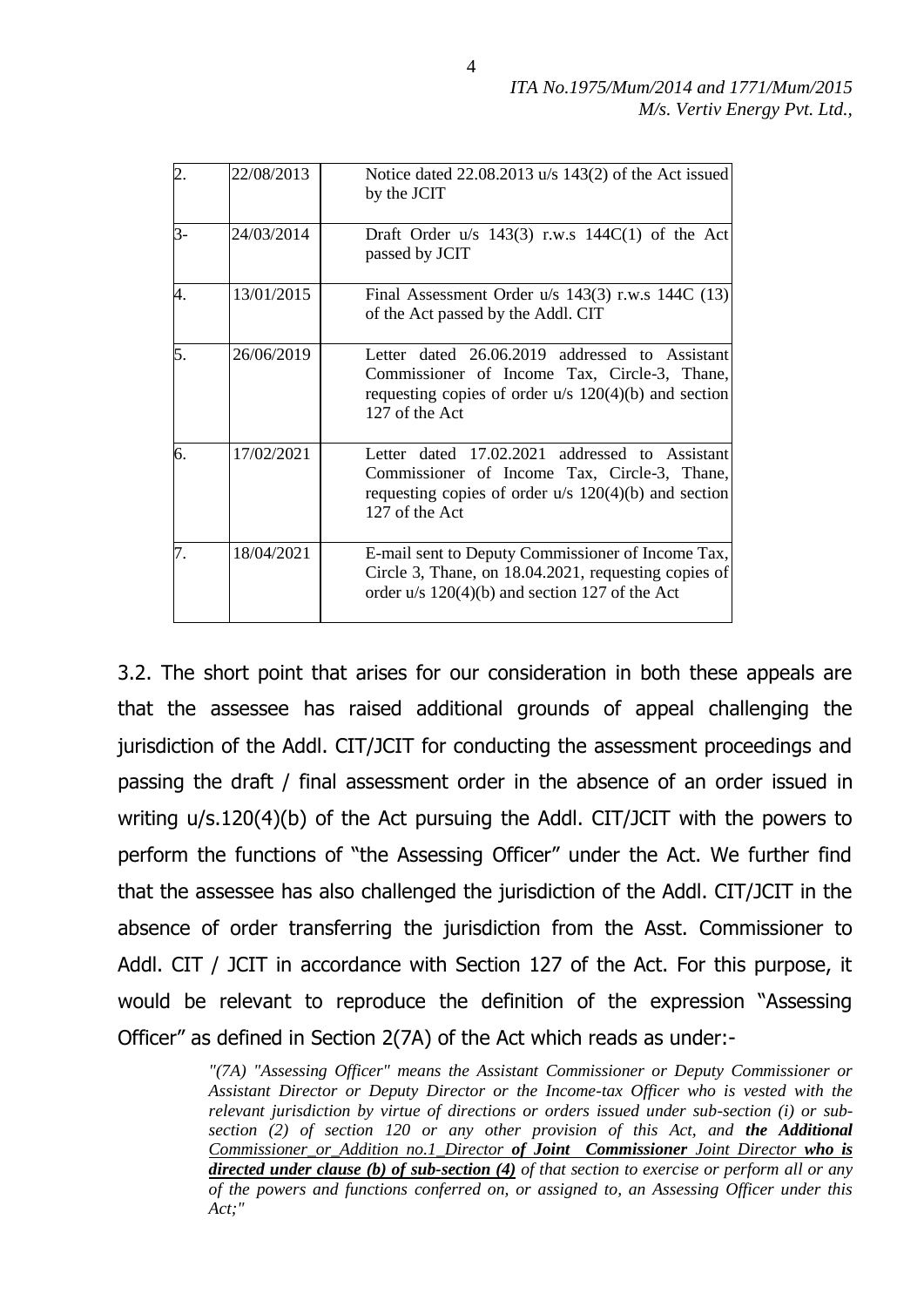3.3. From the aforesaid dentition of the Assessing Officer, we find that the same clearly provides that for an Additional CIT or JCIT to exercise or perform all or in all the powers and functions conferred on are assigned to the Assessing Officer, an authorization u/s.120(4)(b) of the Act is required mandatorily. For this purpose, it would be relevant to reproduce the provisions of Section 120 which speaks about 'jurisdiction of income tax authorities' as under:-

*"Section 120 (1) - Income-tax authorities shall exercise all or any of the powers and perform all or any of the functions conferred on, or, as the case may be,assigned to such authorities by or under this Act in accordance with such directions as the Board may issue for the exercise of the powers and performance of the functions by all or any of those authorities.* 

*Explanation.—For the removal of doubts, it is hereby declared that any income-tax authority, being an authority higher in rank, may, if so directed by the Board, exercise the powers and perform the functions of the income-tax authority lower in rank and any such direction issued by the Board shall be deemed to be a direction issued under subsection (1).*

*(2) The directions of the Board under sub-section (1) may authorise any other incometax authority to issue orders in writing for the exercise of the powers and performance of the functions by all or any of the other income-tax authorities who are subordinate to it.*

*(3) ……………………………..*

*(4) Without prejudice to the provisions of sub-sections (1) and (2), the Board may, by general or special order, and subject to such conditions, restrictions or limitations as may be specified therein,—*

*(a) authorise any Principal Director General or Director General or Principal Director or Director to perform such functions of any other income-tax authority as may be assigned to him by the Board;*

*(b) empower the Principal Director General or Director General or Principal Chief Commissioner or Chief Commissioner or Principal Commissioner or Commissioner to issue orders in writing that the powers and functions conferred on, or as the case may be, assigned to, the Assessing Officer by or under this Act in respect of any specified area or persons or classes of persons or incomes or classes of income or cases or classes of cases, shall be exercised or performed by an Additional Commissioner or an Additional Director or a Joint Commissioner or a Joint Director, and, where any order is made under this clause, references in any other provision of this Act, or in any rule made thereunder to the Assessing Officer shall be deemed to be references to such Additional Commissioner or Additional Director or Joint Commissioner or Joint Director by whom the powers and functions are to be exercised or performed under such order, and any provision of this Act requiring approval or sanction of the Joint Commissioner shall not apply."*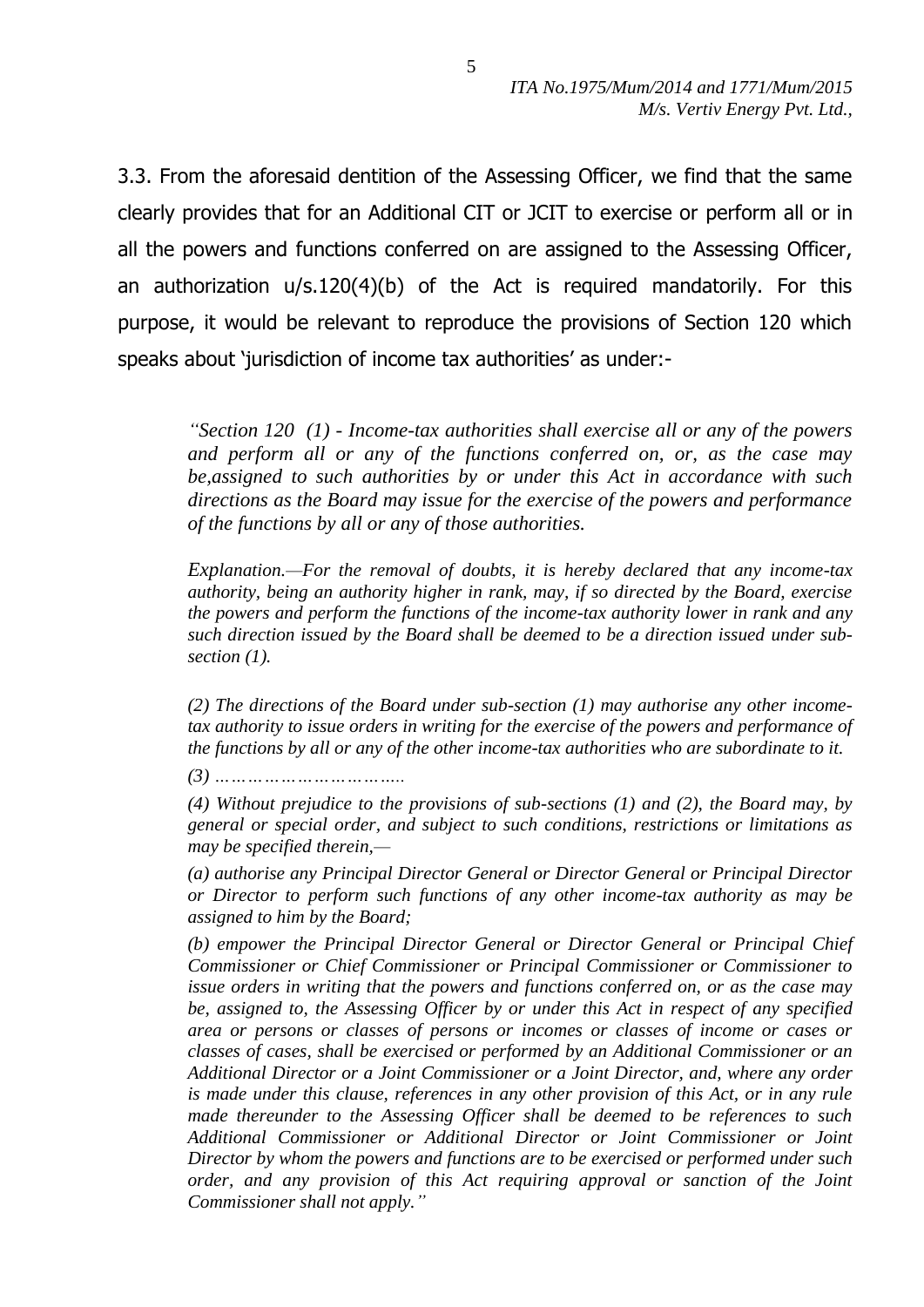3.4. A bare reading of the aforesaid provisions clearly shows that the CBDT i.e. the Board has the power to empower the Principal Director General or Director General or Principal Chief Commissioner or Chief Commissioner or Principal Commissioner or Commissioner to authorise the Additional Commissioner or Additional Director or Joint Commissioner or Joint Director to perform the functions of the Assessing Officer by issuing orders in writing separately u/s.120(4)(b) of the Act. This independent order u/s.120(4)(b) is mandated in statute itself which alone would confer jurisdiction of Addl. CIT or JCIT to perform the functions of the Assessing Officer under the Act. In the absence of any independent order passed u/s.120(4)(b) of the Act, the Addl. CIT or JCIT could not be considered as Assessing Officer as defined u/s.2(7A) of the Act at all. In addition to this, there should also be a separate transfer order transferring jurisdiction from ACIT to Addl. CIT / JCIT in terms of Section 127 of the Act. This can be either by way of a general order or by way of a special order in writing.

3.5. We find that the ld. DR made an elaborate written submission dated 08/04/2022 and the ld. AR also filed rebuttal to the said written submissions vide letter dated 13/04/2022. The gist of various contentions of the ld. DR together with rebuttal of the assessee is given in following tabular form:-

|    | Sr No Ld. DR's contentions                                                                                                                                                                                      | Assessee's rebuttal                                                                                                                                                                                                                                                                                                                                                                                                          |
|----|-----------------------------------------------------------------------------------------------------------------------------------------------------------------------------------------------------------------|------------------------------------------------------------------------------------------------------------------------------------------------------------------------------------------------------------------------------------------------------------------------------------------------------------------------------------------------------------------------------------------------------------------------------|
|    |                                                                                                                                                                                                                 | The additional ground is not fit to be admitted by the Hon'ble Tribunal:                                                                                                                                                                                                                                                                                                                                                     |
| a) | Such a jurisdictional issue being<br>raised with respect to existence<br>of an order $u/s$ 120, $u/s$ 124 or<br>$u/s$ 127 is not appealable under<br>section 253 of the I.T. Act (Para<br>4, 4.1, 4.3           | The instant appeals are filed against the assessment order<br>$u/s$ . 143(3) of the Act and this appeal is not against any order<br>$u/s$ . 120/124/127 as contended by the Ld. DR. In fact, the<br>Appellant has challenged the passing of assessment orders in<br>absence of any order $u/s$ 120 (4) (b) and 127 of the Act and it<br>is not a case where appeal has been filed before the Tribunal<br>against such orders |
|    | These new arguments were not<br>taken by the ld. DR in the<br>course of physical hearing<br>before the Hon'ble Bench and<br>are placed before the Hon'ble<br>Tribunal only by way of this<br>written submission |                                                                                                                                                                                                                                                                                                                                                                                                                              |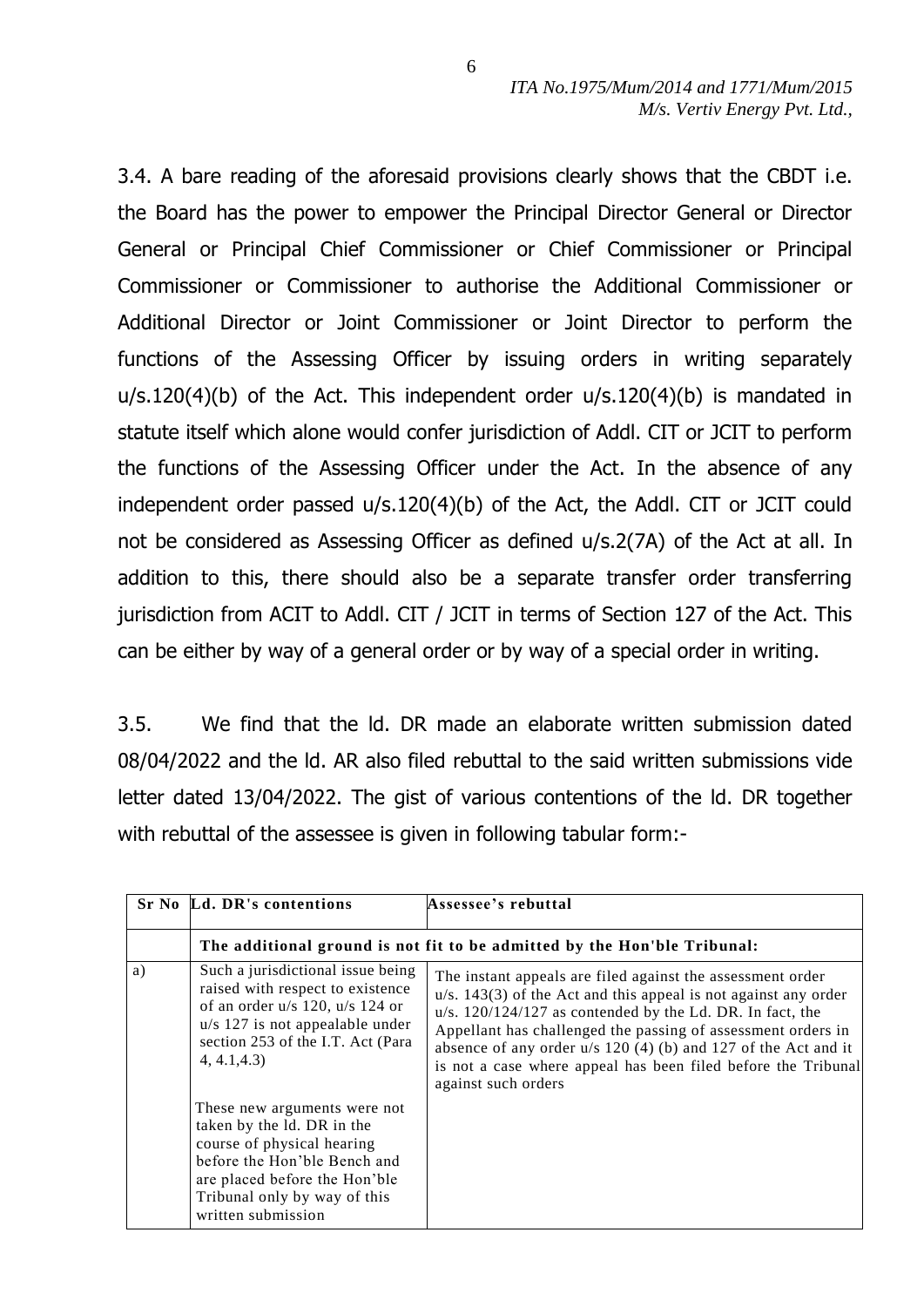| $\overline{b)}$ | Such a jurisdictional issue is not<br>a pure question of law since it<br>requires further verification of<br>facts (verify whether the<br>assignment order is akin to the<br>orders $u/s$ 120(4)(b) or $u/s$ 127<br>or there is any lacuna in it).<br>(Para 5) | The question involved in the additional grounds goes to the<br>root of the matter and challenges the sustainability of the<br>assessment order passed by an authority which is not<br>competent to perform the functions of an Assessing Officer<br>as per the Act. Therefore the jurisdictional issue is a pure<br>question of law and deserves to be admitted. A similar<br>argument urged by the Department, has been dealt by the<br>ITAT n the following cases while admitting similar<br>additional grounds as that in the present case<br>$>$ Tata Sons Ltd. (ITA No. 4497/Mum/2005) (Para 3.12 &<br>3.13, Pg. 9<br>> Tata Communication Ltd. (ITA No. 7071/Mum/2005)<br>(Para 6, Pg. 7 <sub>, Para</sub> 18, Pg. 46)<br>Communication<br><b>ITA</b><br>No.<br>Tata<br>Ltd.<br>(ITA)<br>No.<br>><br>2891/Mum/2010 & ITA No. 1015/Mum/2010) (Para 3.3<br>$Pg.9$ , etc.<br>In rebuttal to the Ld. DR's contention, the Appellant wishes<br>to submit that the requisite documents required for<br>establishing legal authority of the Assessing Officer are<br>expected to be available in the assessment records and thus,<br>it is not a case where verification of fresh facts is required. In<br>any case, in order to check whether there is any lacuna in the<br>assignment order purported to have been passed, the order<br>should be available with Revenue Department in the first<br>place. Since such an order has not been produced before the<br>Hon'ble Bench, the question of verification or setting it aside<br>does not arise.<br>Further, in the present case, the Appellant has repeatedly<br>requested for the production of orders $u/s$ 120(4)(b) as well<br>as order u/s 127 of the Act and even the Hon'ble Bench has<br>afforded opportunities and time to the Ld. DR for the same.<br>Thus, the Appellant submits that this is not a case which |
|-----------------|----------------------------------------------------------------------------------------------------------------------------------------------------------------------------------------------------------------------------------------------------------------|----------------------------------------------------------------------------------------------------------------------------------------------------------------------------------------------------------------------------------------------------------------------------------------------------------------------------------------------------------------------------------------------------------------------------------------------------------------------------------------------------------------------------------------------------------------------------------------------------------------------------------------------------------------------------------------------------------------------------------------------------------------------------------------------------------------------------------------------------------------------------------------------------------------------------------------------------------------------------------------------------------------------------------------------------------------------------------------------------------------------------------------------------------------------------------------------------------------------------------------------------------------------------------------------------------------------------------------------------------------------------------------------------------------------------------------------------------------------------------------------------------------------------------------------------------------------------------------------------------------------------------------------------------------------------------------------------------------------------------------------------------------------------------------------------------------------------------------------------------------------------------|
|                 |                                                                                                                                                                                                                                                                |                                                                                                                                                                                                                                                                                                                                                                                                                                                                                                                                                                                                                                                                                                                                                                                                                                                                                                                                                                                                                                                                                                                                                                                                                                                                                                                                                                                                                                                                                                                                                                                                                                                                                                                                                                                                                                                                                  |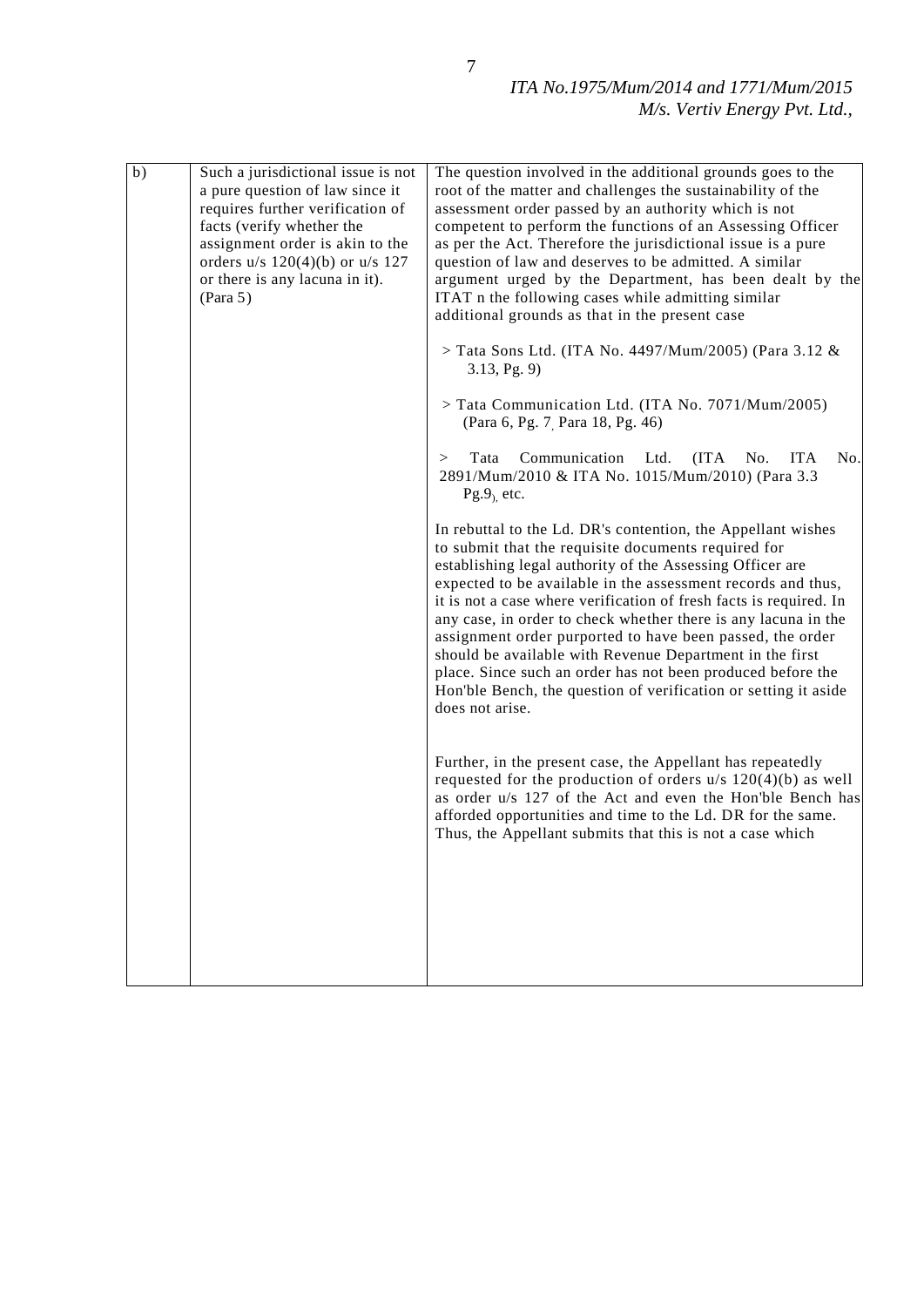| <b>Sr No</b>  | Ld. DR's contentions                                                                                                                                                                                           | <b>Appellant's rebuttal</b>                                                                                                                                                                                                                                                                                                                                                                                                                                                                                                                                                                                                                                                                                                                                                                                                                                                                                                                                                           |
|---------------|----------------------------------------------------------------------------------------------------------------------------------------------------------------------------------------------------------------|---------------------------------------------------------------------------------------------------------------------------------------------------------------------------------------------------------------------------------------------------------------------------------------------------------------------------------------------------------------------------------------------------------------------------------------------------------------------------------------------------------------------------------------------------------------------------------------------------------------------------------------------------------------------------------------------------------------------------------------------------------------------------------------------------------------------------------------------------------------------------------------------------------------------------------------------------------------------------------------|
| $\mathbf{c})$ | There is inordinate delay in<br>filing the additional grounds.<br>The assessee had participated<br>in the proceedings and was<br>satisfied that CIT Range-i<br>Thane was having valid<br>jurisdiction (Para 6) | requires any verification of fresh facts which are not available<br>on record. On the contrary, these must exist as part of the<br>assessment record, and in absence of the same, the Addnl.<br>CIT/JCIT could not have performed the role of an Assessing<br>Officer.<br>The Act does not provide any limitation period for filing<br>additional grounds of appeal. It is a settled law that an<br>additional ground of appeal can be raised at any time and<br>even for the first time before the Tribunal. Further, the<br>Appellant submits that merely because the Appellant had<br>participated in assessment proceedings will not make the<br>assessment order sacrosanct f the said order is otherwise<br>without authority as per law. It is a settled law that jurisdiction<br>cannot be conferred by consent. A similar argument, urged by<br>the Department, has been dealt by the ITAT while admitting<br>similar additional grounds as that in the present case, in the |
|               |                                                                                                                                                                                                                | following cases:<br>> Tata Sons Ltd. (ITA No. 193/Mum/2006) (Para 13- Pg<br>22)<br>> Tata Communication Ltd. (ITA No. 6981/Mum/2005)<br>(Para 6, <b>Pg.7</b> $_{7}$ ) etc.<br>Further, it may be noted that such additional grounds of<br>appeal have been admitted by the Hon'ble Tribunal in all the<br>13 case laws relied upon by the Appellant in its Compilation<br>of judgements filed on $5$ July 2021 as also in the recent<br>judgement of Tata Communications Ltd. vs. Addnl. CIT (ITA<br>No. 7514/Mum/2011 & Ors) dated 23 February 2022 which<br>are on identical issues as that in the present case. In view of<br>the above, the Appellant humbly submits that the additional<br>grounds deserve to be admitted by the Hon'ble Tribunal in<br>the interest of justice and oblige.                                                                                                                                                                                      |
| 2             | of the Assessing Officer to the jurisdictional Addl. CIT/JCIT                                                                                                                                                  | There exists notifications of the Board and order of the CIT-1, Thane, giving power                                                                                                                                                                                                                                                                                                                                                                                                                                                                                                                                                                                                                                                                                                                                                                                                                                                                                                   |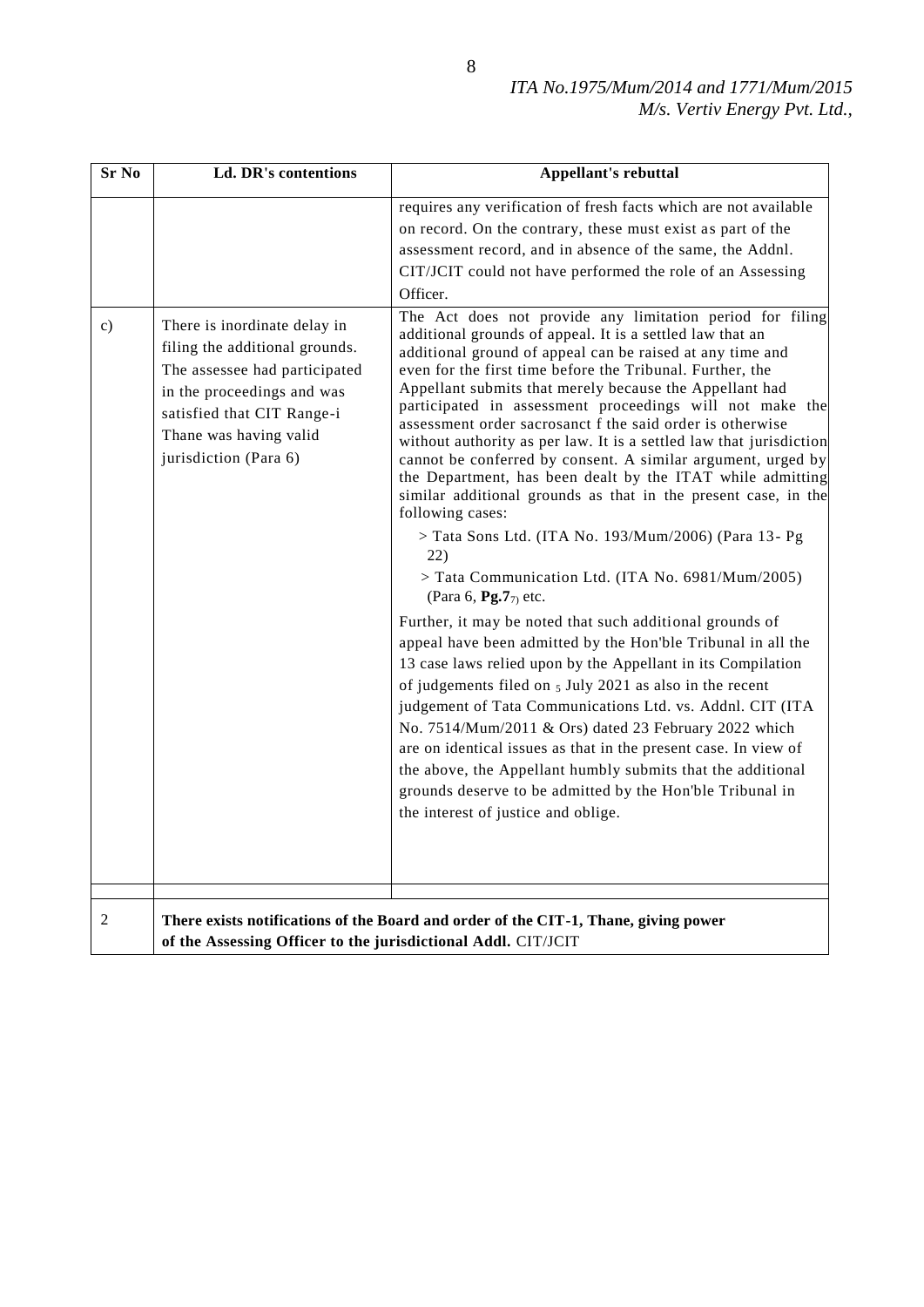| a) | There exists order of CIT-i,<br>Thane assigning the impugned<br>case of AY 2009-10 and AY<br>2010-11 to the Addl. CIT -<br>Range-1, Thane dated 22 July<br>2013 (Para 4.1)<br>These new arguments were not<br>taken by the ld. DR in the<br>course of physical hearing<br>before the Hon'ble Bench and<br>are placed before the Hon'ble<br>Tribunal only by way of this<br>written submission<br>Assignment order pertains<br>to AY 2009-10 as well.) | The Ld. DR has relied on the assessment order for AY 2010-<br>ii wherein there is a mention of the assignment order by the<br>CIT to the JCIT. However, the Ld. DR has failed to<br>produce any such order before the Hon'ble Tribunal<br>despite repeated requests by the Appellant and<br>opportunities granted by the Hon'ble Bench.<br>Further, the Ld. DR has mentioned that the aforesaid<br>assignment order dated 22 July 2013 is for both the<br>assessment years i.e. AY 2009-10 and AY 2010-11. However,<br>the draft and the final assessment order $u/s$ 143(3) for AY<br>2009-10 nowhere refers to this assignment order. Further,<br>the draft order for AY 2009-10 was passed by the Addnl. CIT<br>on 30 March 2013 i.e. much before such assignment order<br>was purportedly issued. Thus, there is no proof that the<br>assignment order which is said to exist also relates to AY<br>2009-10. In the absence of the aforesaid order, it is not<br>possible to ascertain whether it pertains to both the<br>assessment years. |
|----|-------------------------------------------------------------------------------------------------------------------------------------------------------------------------------------------------------------------------------------------------------------------------------------------------------------------------------------------------------------------------------------------------------------------------------------------------------|-------------------------------------------------------------------------------------------------------------------------------------------------------------------------------------------------------------------------------------------------------------------------------------------------------------------------------------------------------------------------------------------------------------------------------------------------------------------------------------------------------------------------------------------------------------------------------------------------------------------------------------------------------------------------------------------------------------------------------------------------------------------------------------------------------------------------------------------------------------------------------------------------------------------------------------------------------------------------------------------------------------------------------------------------|
| b) | The assessment order of AY<br>2010-11 mentions the details of<br>assignment of case to Addnl.<br>CIT, however, due to shifting<br>of records and office buildings,<br>the physical copy of<br>assignment order is not readily<br>available in the records of the<br>Department (Para 4.1)                                                                                                                                                             | It has been stated that the said order could not be produced<br>due to shifting of records/office buildings. However, the<br>office building address of the jurisdictional Assessing Officer<br>for the Appellant has remained the same since 2013 till date.<br>In any case, the order $u/s$ 120(4)(b) and order $u/s$ 127 of the<br>Act ought to form part of the assessment records for AY<br>2009-10 and 2010-ii and it is not the case of the Department<br>that the entire case records for both these years are not<br>available with them.                                                                                                                                                                                                                                                                                                                                                                                                                                                                                              |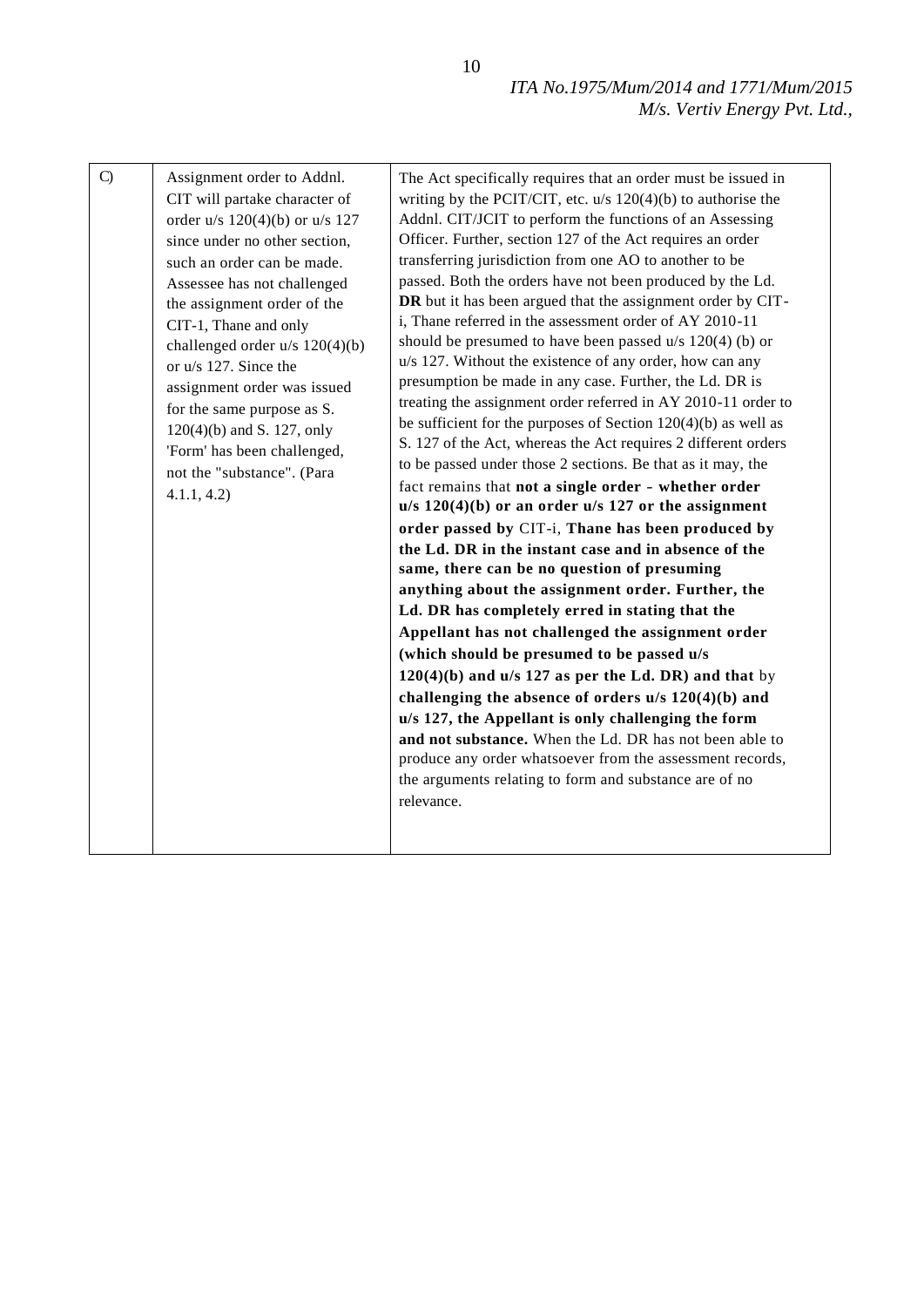| Sr<br>No           | Ld. DR's contentions                                                                                                                                                                                                                                                          | Appellant's rebuttal                                                                                                                                                                                                                                                                                                                                                                                                                                                                                                                                                                                                                                                                                                                                                                                                                                                                                                                                                                                                                                                                                                                                                                                                                                                                                                                                                                                                                                                |  |
|--------------------|-------------------------------------------------------------------------------------------------------------------------------------------------------------------------------------------------------------------------------------------------------------------------------|---------------------------------------------------------------------------------------------------------------------------------------------------------------------------------------------------------------------------------------------------------------------------------------------------------------------------------------------------------------------------------------------------------------------------------------------------------------------------------------------------------------------------------------------------------------------------------------------------------------------------------------------------------------------------------------------------------------------------------------------------------------------------------------------------------------------------------------------------------------------------------------------------------------------------------------------------------------------------------------------------------------------------------------------------------------------------------------------------------------------------------------------------------------------------------------------------------------------------------------------------------------------------------------------------------------------------------------------------------------------------------------------------------------------------------------------------------------------|--|
| $\mathrm{d}$<br>β. | Amendment to S. 2(7A) was<br>clarificatory in nature, JCIT<br>definition u/s 2(28C) always<br>included 'Addnl. CIT as well<br>and reliance placed on<br>Notifications dated 31.07.2001<br>and 17.09.2001 alongwith<br>assignment order by the CIT-1,<br>Thane (Para $7,8,9$ ) | The Appellant humbly submits that the arguments and the<br>Board notifications referred by .the id. DR in Para 7,8, and 9<br>of the written submissions have been considered by all the<br>decisions provided in the COJ. The Appellant has listed down<br>few of the instances wherein the Hon'ble Mumbai ITAT has<br>held that the assessment orders passed by Addnl. CIT/JCIT<br>are without jurisdiction and liable to be quashed in absence<br>of relevant notifications/orders u/s 120(4)(b):<br>> Tata Sons Ltd. (ITA No. 4497/Mum/2005) (Para 3.26-<br>Pg 14, Para 3.31 - Pg 16)<br>> Tata Communications Limited (ITA No.<br>7071/Mum/2005) (Para 15- Pg 24, Para 18- Pg 46)<br>> Tata Sons Ltd. (ITA No. 193/Mum/2006) (Para 18- Pg.<br>49)<br>> Kishore Vithaldas (ITA No. 5661/Mum/2017 & Ors)<br>(Para 13- Pg. 15, Para 15- Pg 47)<br>> Tata Communications Ltd (ITA No. 7514/Murn/2011)<br>(Para ii- Pg 12), etc.<br>Further, as already submitted above, the Ld. DR has failed to<br>produce any order / the said assignment order before the<br>Hon'ble Bench despite repeated requests by the Appellant<br>and opportunities granted by the Hon'ble Bench. Hence in<br>absence of the separate order required Is $120(4)(b)$ of the<br>Act, the assessment orders passed by the JCIT/Addnl. CIT<br>are without jurisdiction and liable to be quashed.<br>Identical issue decided in favour of Revenue by the Hon'ble Bombay High Court and Hon'ble |  |
|                    | Delhi High Court                                                                                                                                                                                                                                                              |                                                                                                                                                                                                                                                                                                                                                                                                                                                                                                                                                                                                                                                                                                                                                                                                                                                                                                                                                                                                                                                                                                                                                                                                                                                                                                                                                                                                                                                                     |  |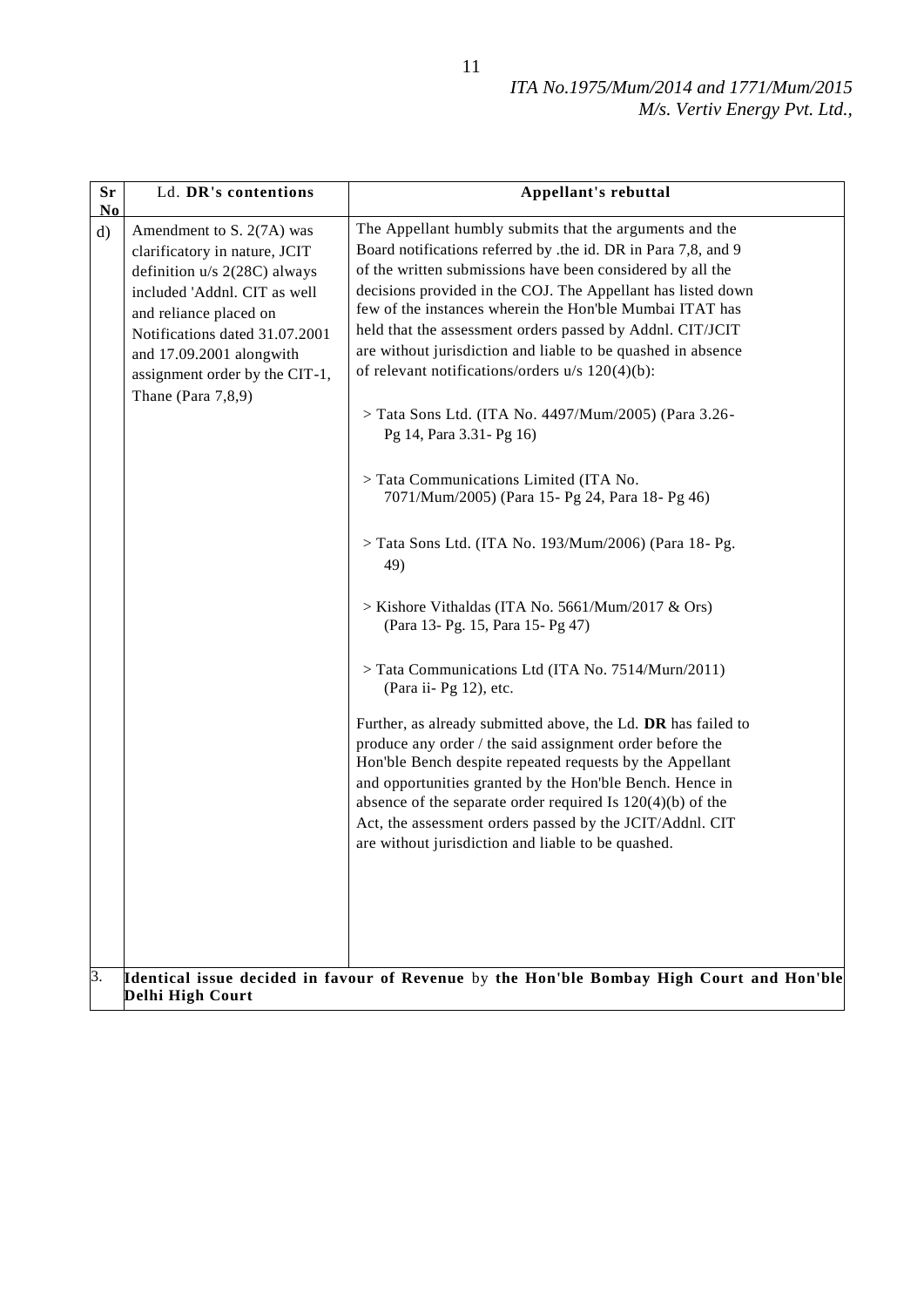| $\overline{a}$ | Reliance placed on the case of | Re: DR's contention no. $_3$ above - Reliance on N.<br>5.                                                                                                                                                                                                                                                                                                                                                                                                                                                                                                                                                                                                                                                                                                                                                                                                                                                                                                                                                                                                                                                                                                                                                                                                                                          |
|----------------|--------------------------------|----------------------------------------------------------------------------------------------------------------------------------------------------------------------------------------------------------------------------------------------------------------------------------------------------------------------------------------------------------------------------------------------------------------------------------------------------------------------------------------------------------------------------------------------------------------------------------------------------------------------------------------------------------------------------------------------------------------------------------------------------------------------------------------------------------------------------------------------------------------------------------------------------------------------------------------------------------------------------------------------------------------------------------------------------------------------------------------------------------------------------------------------------------------------------------------------------------------------------------------------------------------------------------------------------|
|                | N. Rajgopal (ITA               | Rajgopal (supra)                                                                                                                                                                                                                                                                                                                                                                                                                                                                                                                                                                                                                                                                                                                                                                                                                                                                                                                                                                                                                                                                                                                                                                                                                                                                                   |
|                | No.1454/2016)(Bom HC)          |                                                                                                                                                                                                                                                                                                                                                                                                                                                                                                                                                                                                                                                                                                                                                                                                                                                                                                                                                                                                                                                                                                                                                                                                                                                                                                    |
|                | (Para 14, Para 14.5)           | 5.1.<br>At the outset, the Appellant submits that the facts of N. Rajgopal<br>(supra) are completely different from the facts of present case. On<br>perusal of the said order of the Hon'ble Bombay High Court, one will<br>observe that the only relevant issue under consideration in that case was<br>whether the inclusion of Addnl. CIT in the definition of the term<br>'Assessing Officer' u/s 2(7A) of the Act vide Finance Act, 2007 was to be<br>read retrospectively or prospectively. It is in this context that the Hon'ble<br>Jurisdictional Bombay High Court has held that the Addnl. CIT was<br>included in the definition of the term 'Assessing Officer' retrospectively.<br>However, the question whether the said Addnl. CIT was an authorized<br>officer $u/s$ 2(7A) r.w.s. 120(4)(b) of the Act was not raised before the<br>Hon'ble Bombay High Court. The relevant extract of the aforesaid<br>decision are reproduced hereunder:<br>"4. We would first deal with the question of jurisdiction of the<br>Assessing Officer. We notice that Section 2(7A) of the Act<br>defines the term "Assessing Officer" as to mean every Revenue<br>Officers mentioned therein. Reference<br>$\iota$<br>"Additional<br>Commissioner" in the list of such officers was included by an |
|                |                                | amendment made under Finance Act, 2007 but with<br>retrospective effect from 1.6 .1994. Thus, by virtue of this<br>amendment, an Additional Commissioner of Income Tax was<br>included in the definition of "Assessing Officer". It is true, as<br>pointed out by the learned counsel for the assessee that when the<br>Additional Commissioner passed the order of assessment,<br>Section 2(7A) did not contain a specific reference of an<br>Additional Commissioner. However, when the statute has been<br>amended with retrospective effect, the effect of such amendment<br>must be applied to the pending proceedings as in the present<br>case. Non-applying such amendment in the present proceedings<br>would destroy the retrospectively granted to it by the legislature.<br>This contention of the assessee is, therefore, rejected."                                                                                                                                                                                                                                                                                                                                                                                                                                                  |
|                |                                | 5.2.<br>In the present case, the Appellant is not objecting to the<br>retrospective application of the definition of the term 'Assessing Officer'.<br>Such a controversy does not arise at all in the Appellant's case since all the<br>relevant orders in question are passed much after Finance Act 2007 i.e. in FY<br>2014-15. To this extent, the Appellant has not challenged the definition of<br>the Assessing Officer u/s 2(7A) of the Act at all and in fact, it is fairly<br>accepted by the Appellant that Addnl. CIT/JCIT are covered under the list of<br>Revenue officers mentioned in the said section as held by the Hon'ble<br>Bombay High Court. There is absolutely no quarrel on the above proposition<br>as has been held by the Hon'ble High Court.                                                                                                                                                                                                                                                                                                                                                                                                                                                                                                                          |
|                |                                | 5.3.<br>The controversy in the instant case is different from the case<br>before Hon'ble Bombay High Court in N. Rajgopal (supra). The<br>controversy in the instant case is whether the Addnl CIT/JCIT as covered u/s<br>$2(7A)$ of the Act can exercise the powers and functions of an Assessing<br>Officer in the absence of orders issued in writing as per section $120(4)(b)$ of<br>the Act. Such an issue did not exist before the Hon'ble Bombay High Court<br>in the case of N. Rajgopal (supra).                                                                                                                                                                                                                                                                                                                                                                                                                                                                                                                                                                                                                                                                                                                                                                                         |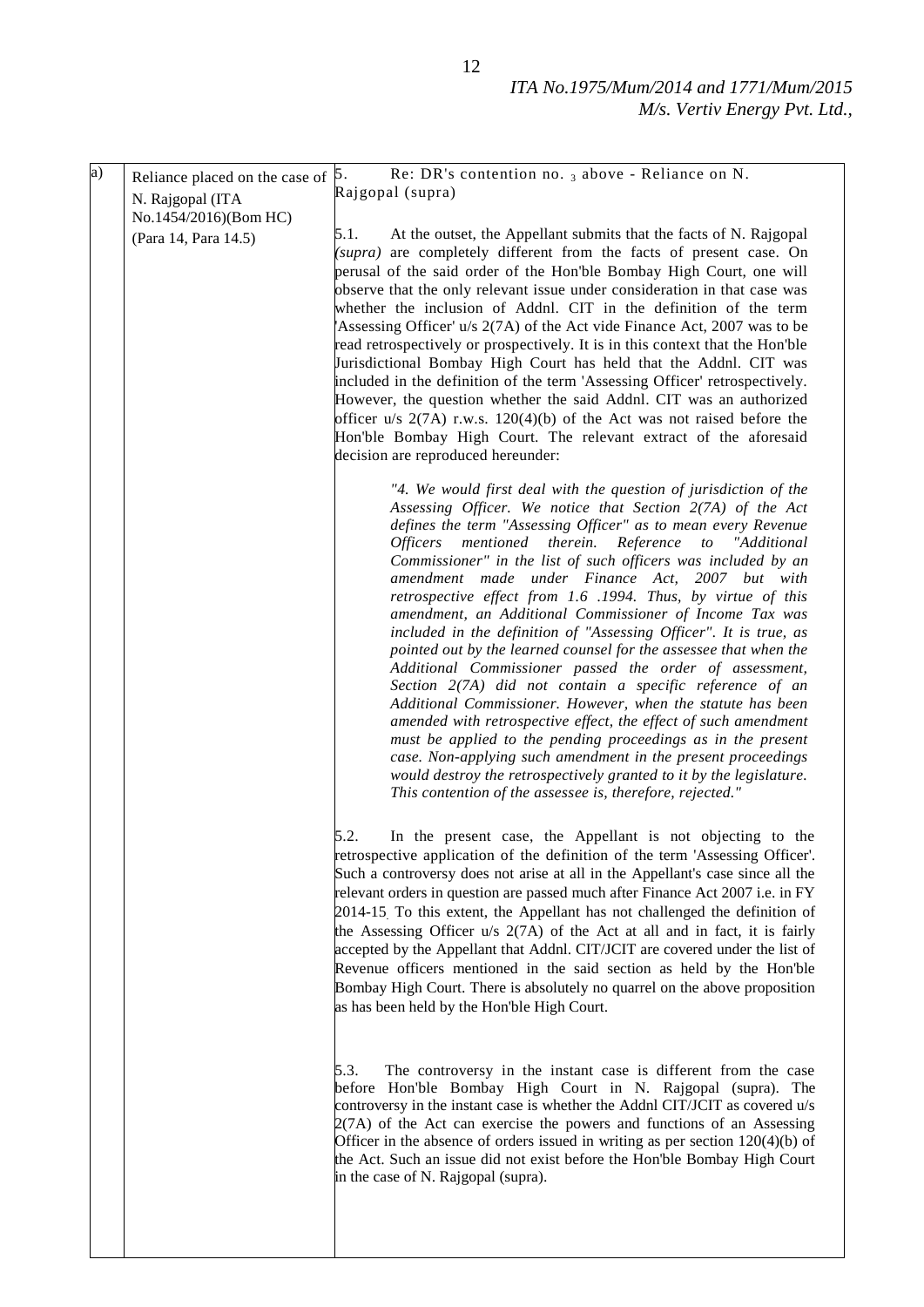5.4. The assessee in the case of N. Rajgopal (supra) has not challenged the existence of an order u/s 120(4)(b) of the Act before the Hon'ble Bombay High Court at all. It is under these circumstances that the Hon'ble Bombay High Court, after holding that the amendment by FA 2007 to include Addnl CIT in the definition of the Assessing Officer is retrospective in nature, has not further dealt with the issue whether the concerned Addnl CIT therein, who passed the assessment order in N. Rajgopal's case had the requisite orders issued in writing as per section 120(4)(b) of the Act to act as an Assessing Officer or no. Accordingly, the ratio of the Hon'ble Bombay High Court is not applicable to the Appellant's case and does not render any support to the DR's case.

5.5. At this stage, the Appellant would like to submit that it is a settled law by the Hon'ble Apex Court that a judgment must be read as a whole **and the observations from the judgment have to be considered in the light** of **the questions which were before the Court.** A **decision** of **the Court takes its colourfrom the questions involved in the case in which it is rendered and while applying the decision to a latter case, the Courts must carefully try to ascertain the true principle laid down by the decision** of **the**  Court and not to pick out words or sentences from the judgment, divorced from the context of the questions under consideration by the Court, to support their proceedings.

5.6. In light of the above ratio, the Appellant submits that since the question involved in N. Rajgopal (supra) was not similar to the present case, the principle laid down by the Hon'ble High Court therein is limited to the question involved therein (i.e. that the Addnl CIT can be considered as an Assessing Officer retrospectively from 1 June 1994) and not beyond the issues which were not raised/challenged before the Court. The Appellant submits that since the arguments and contentions raised by the Appellant in the instant case were not before the Hon'ble Bombay High Court, the ratio of N. Rajgopal (supra) has no application to the case of the Appellant.

5.7. The Appellant reiterates that the Addnl. CIT/JCIT can be considered as an Assessing Officer u/s 2(7A) of the Act only when he is directed to do so vide specific order issued in writing u/s 120(4)(b) of the Act which have not been produced in the instant case. Hence, the reliance on this case which does not deal with the relevant question in the instant case, is completely misplaced by the Ld. DR.

5.8. Further, in any case, besides the absence of an order  $u/s$  120(4)(b) of the Act, the transfer order u/s 127 of the Act has also not been produced in the present case to establish that the jurisdiction was validly transferred from the ACIT to the Addnl. CIT/JCIT. Hence, without prejudice to the above contention that the ratio of N. Rajgopal (supra) is not applicable to the present facts of the case, even if it is assumed that the decision of N. Rajgopal (supra) does not support the Appellant's case, the assessment orders passed by the Addnl. CIT/JCIT should still be held to be without jurisdiction and liable to be quashed in absence of a valid order u/s 127 of the Act.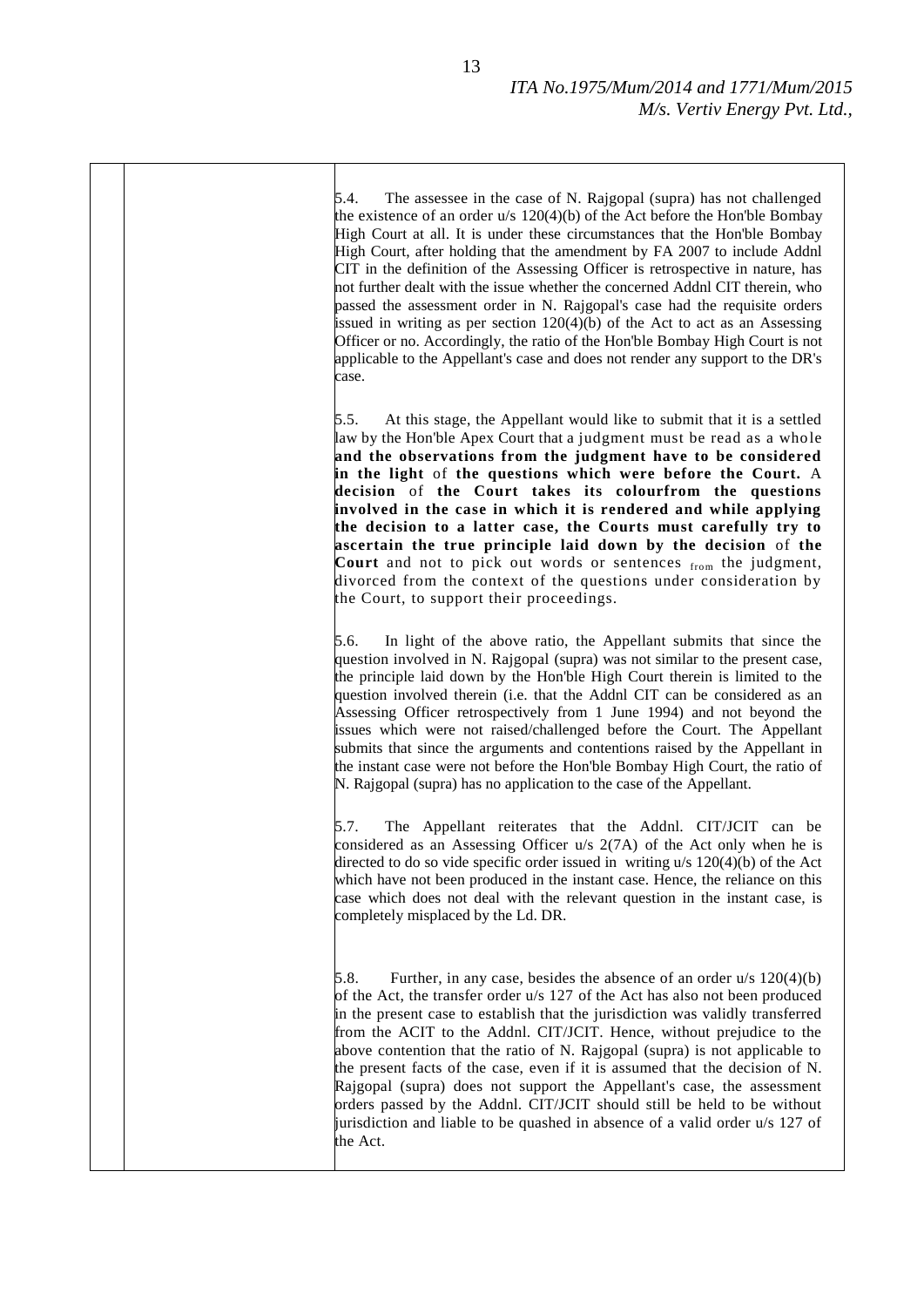| b) | Reliance placed on the case of<br>Pr. CIT vs. Mega Corporation | 6.<br>Re: DR's contention no. 3 above - Reliance on Mega                                                                                                                                                                                                                                                                                                                                                                                                                                                                                                                                                                                                               |  |
|----|----------------------------------------------------------------|------------------------------------------------------------------------------------------------------------------------------------------------------------------------------------------------------------------------------------------------------------------------------------------------------------------------------------------------------------------------------------------------------------------------------------------------------------------------------------------------------------------------------------------------------------------------------------------------------------------------------------------------------------------------|--|
|    | (ITA No.128/2016)(Del HC)<br>(Para 10 to para 13.              | Corporation (supra)                                                                                                                                                                                                                                                                                                                                                                                                                                                                                                                                                                                                                                                    |  |
|    |                                                                | 6.1.<br>At the very outset, the Appellant wishes to submit that in the facts<br>of Mega Corporation, an order of assignment of duties by the Commissioner of<br>Income Tax-2, Delhi to the Addnl./Joint CIT dated 1.08.2007 was produced<br>before the Hon'ble Delhi Tribunal as is evident from para 6 of the Delhi ITAT<br>decision (62 taxmann.com 351). It was under these circumstances that the<br>Hon'ble High Court rendered its finding in para 6 of the order. In the instant<br>case, notably, there is no order on record by which the Addnl. CIT/JCIT was<br>directed to perform the functions of the Assessing Officer for the case of the<br>Appellant. |  |
|    |                                                                | 6.2.<br>Further, the Hon'ble Delhi High Court, in para $_7$ held that the<br>assessee's case was covered u/s 124(3) of the Act. In this regard, with due respect<br>to the Hon'ble Delhi High Court's decision, the Appellant wishes to submit that as<br>under -                                                                                                                                                                                                                                                                                                                                                                                                      |  |
|    |                                                                | 6.3.<br>The Appellant wishes to draw Your Honours' attention to the<br>provisions of section 124 of the Act, which are reproduced hereunder:                                                                                                                                                                                                                                                                                                                                                                                                                                                                                                                           |  |
|    |                                                                | "Jurisdiction of Assessing Officers:<br>124. (i) Where by virtue of any direction or order                                                                                                                                                                                                                                                                                                                                                                                                                                                                                                                                                                             |  |
|    |                                                                | issued under sub-section $(i)$ or subsection $(2)$ of<br>section 120, the Assessing Officer has been vested<br>with jurisdiction over any area, within the                                                                                                                                                                                                                                                                                                                                                                                                                                                                                                             |  |
|    |                                                                | limits of such area, he shall have jurisdiction-                                                                                                                                                                                                                                                                                                                                                                                                                                                                                                                                                                                                                       |  |
|    |                                                                | $(a)$ in respect of any person carrying on a business or<br>profession, if the place at which he carries on his business<br>or profession is situate within the area, or where his<br>business or profession is carried on in more places than<br>one, if the principal place of his business or profession is<br>situate within the area, and                                                                                                                                                                                                                                                                                                                         |  |
|    |                                                                | $(b)$ in respect of any other person residing within the area.                                                                                                                                                                                                                                                                                                                                                                                                                                                                                                                                                                                                         |  |
|    |                                                                | $(2)$ Where a question arises <b>under this section</b> as to                                                                                                                                                                                                                                                                                                                                                                                                                                                                                                                                                                                                          |  |
|    |                                                                | whether an Assessing Officer has jurisdiction to assess                                                                                                                                                                                                                                                                                                                                                                                                                                                                                                                                                                                                                |  |
|    |                                                                | any person, the question shall be determined by the                                                                                                                                                                                                                                                                                                                                                                                                                                                                                                                                                                                                                    |  |
|    |                                                                | Principal Director General or Director General or the                                                                                                                                                                                                                                                                                                                                                                                                                                                                                                                                                                                                                  |  |
|    |                                                                | Principal Chief Commissioner or Chief commissioner or                                                                                                                                                                                                                                                                                                                                                                                                                                                                                                                                                                                                                  |  |
|    |                                                                | the Principal Commissioner or commissioner; or where                                                                                                                                                                                                                                                                                                                                                                                                                                                                                                                                                                                                                   |  |
|    |                                                                | the question is one relating to areas within the                                                                                                                                                                                                                                                                                                                                                                                                                                                                                                                                                                                                                       |  |
|    |                                                                | jurisdiction of different Principal Directors General or                                                                                                                                                                                                                                                                                                                                                                                                                                                                                                                                                                                                               |  |
|    |                                                                | Directors General or Principal Chief commissioners or<br>Chief Commissioners or Principal Commissioners or                                                                                                                                                                                                                                                                                                                                                                                                                                                                                                                                                             |  |
|    |                                                                | Commissioners, by the Principal Directors General or                                                                                                                                                                                                                                                                                                                                                                                                                                                                                                                                                                                                                   |  |
|    |                                                                | Directors General or Principal Chief Commissioners or                                                                                                                                                                                                                                                                                                                                                                                                                                                                                                                                                                                                                  |  |
|    |                                                                | Chief Commissioners or Principal Commissioners or                                                                                                                                                                                                                                                                                                                                                                                                                                                                                                                                                                                                                      |  |
|    |                                                                | Commissioners concerned or, if they are not in                                                                                                                                                                                                                                                                                                                                                                                                                                                                                                                                                                                                                         |  |
|    |                                                                | agreement, by the Board or by such Principal Director                                                                                                                                                                                                                                                                                                                                                                                                                                                                                                                                                                                                                  |  |
|    |                                                                | General or Director General or Principal Chief                                                                                                                                                                                                                                                                                                                                                                                                                                                                                                                                                                                                                         |  |
|    |                                                                | Commissioner or Chief Commissioner or Principal                                                                                                                                                                                                                                                                                                                                                                                                                                                                                                                                                                                                                        |  |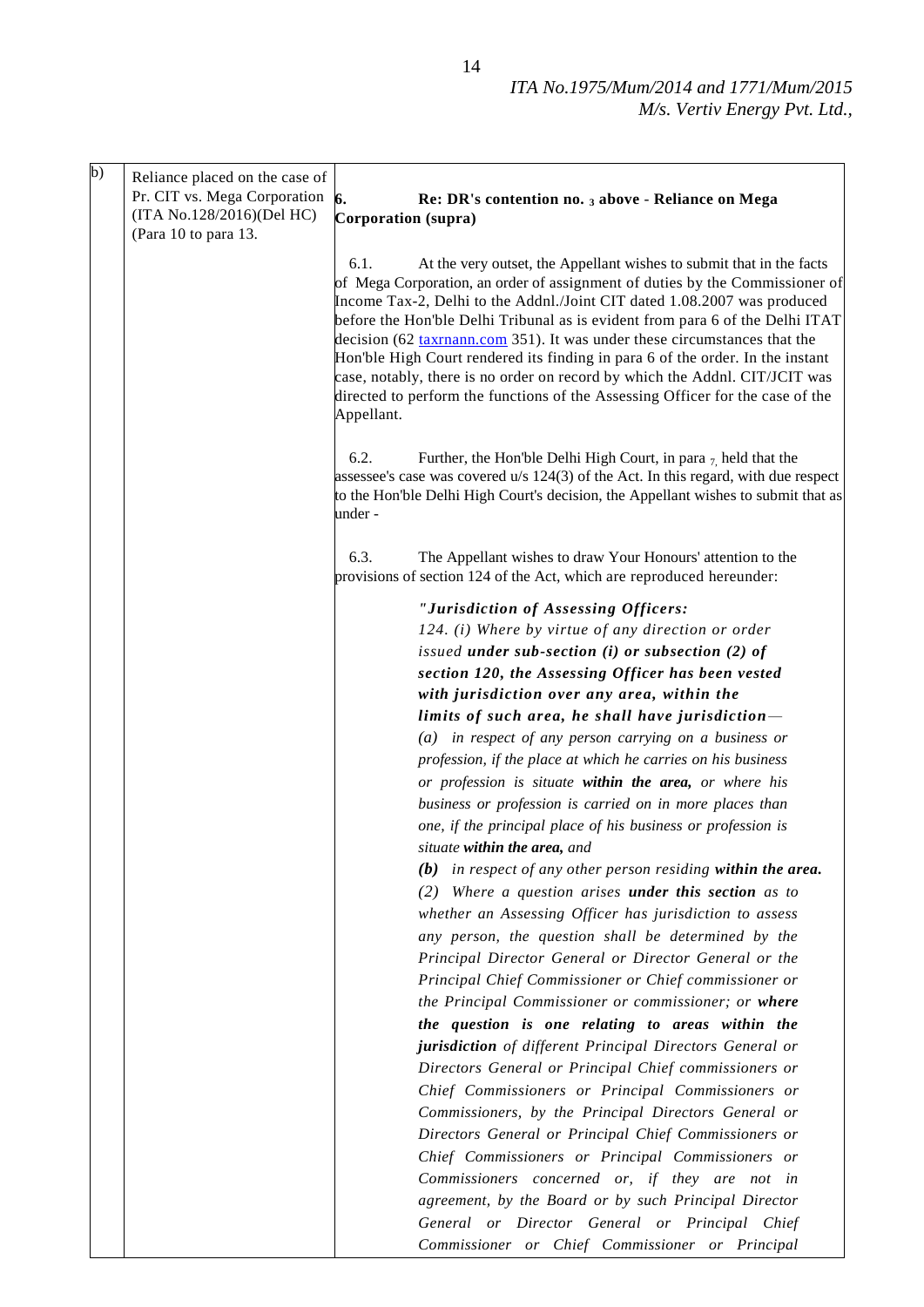| notification in the Official Gazette, specify.                      |
|---------------------------------------------------------------------|
| (3) No person shall be entitled to call in                          |
| question the jurisdiction of an Assessing                           |
| $Officer-$                                                          |
| (a) where he has made a return under sub-section $(i)$ of           |
| section 115WD or under sub-section (i) of section 139, after        |
| the expiry of one month from the date on which he was served        |
| with a notice under sub-section $(i)$ of section 142 or sub-        |
| section (2) of section 115WE or sub-section (2) of section 143      |
| or after the completion of the assessment, whichever is<br>earlier; |
| $(b)$ where he has made no such return, after the expiry of         |
| the time allowed by the notice under sub-section $(2)$ of           |
| section 115W1) or sub-section (i) of section 142 or under           |
| sub- section (i) of section 11514II or under section 148 for        |
| the making of the return or by the notice under the first           |
| proviso to section 115B. For under the first proviso to             |
| section 144 to show cause why the assessment should not             |
| be completed to the best of the judgment of the Assessing           |
| Officer, whichever is earlier;                                      |
|                                                                     |
| (c) where an action has been taken under Section 132 or             |
| section 132A, after the expiry of one month from the                |
| date on which he was served with a notice under sub-                |
| section (i) of section 15344 or sub-section (2) of section          |
| 153C or after the completion of the assessment,                     |
| whichever is earlier.                                               |
| (4) Subject to the provisions of sub-section $(3)$ , where an       |
| assessee calls in question the jurisdiction of an                   |
| Assessing Officer, then the Assessing Officer shall, if             |
| not satisfied with the correctness of the claim, refer the          |
| matter for determination under sub-section (2) before               |
| the assessment is made.                                             |
| Notwithstanding anything contained in this<br>(5)                   |
| section or in any direction or order issued under                   |
| section 120, every Assessing Officer shall have all                 |
| the powers conferred by or under this Act on an                     |
| Assessing Officer in respect of the income accruing                 |
| or arising or received within the area, if any, over                |
| which he has been vested with jurisdiction by virtue                |
| of the directions or orders issued under sub-section                |
| (i) or sub-section $(2)$ of section 120."                           |
| (Emphasis supplied)                                                 |
|                                                                     |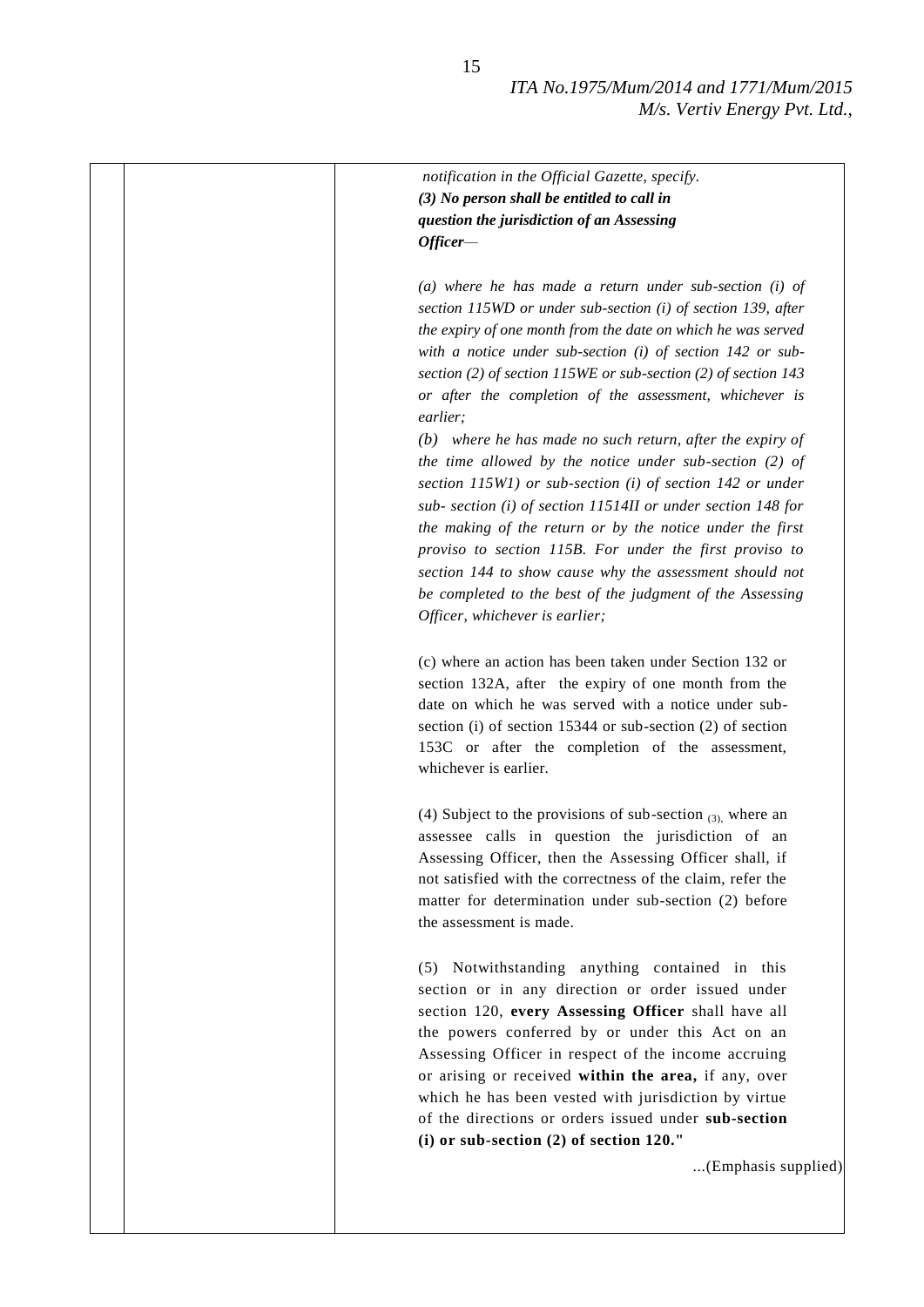6.4.Section 124 provides for jurisdiction of an 'Assessing Officer'. In case of the Appellant, the root of the issue under consideration is whether Addnl. CIT/ KIT is an Assessing Officer as defined under the Act or no. When the Addnl CIT/JCIT is not an 'Assessing Officer' as per S. 2(7A) of the Act in the first place, then the provisions of section 124 become inapplicable at this point itself. For S. 124 to apply, jurisdiction i.e. authority under law to perform the functions of an Assessing Officer must be conferred correctly on an officer in the first instance. Without the sanction as per law, the Addnl. CIT/JCIT cannot be called as an Assessing Officer and accordingly, such challenge to inherent jurisdiction can be made at any time by the Appellant and the time stipulated u/s 124(3) cannot apply to such cases where there is lack of jurisdiction. In cases where there is complete lack of jurisdiction, procedural limitations such as S. 124(3) should not hinder the objections to jurisdiction, which goes to the very root of the matter. 6.5. Without prejudice to the above, a bare perusal of the above provisions of section 124 show that the said provisions cover the aspect of jurisdiction of an Assessing Officer only with respect to his 'territorial jurisdiction'. The subsections (i), (2) and (s), all make a reference to the jurisdiction of an Assessing Officer with respect to as is evident from the words used in various places in these sub-sections. for example - **jurisdiction over any area', 'within the limits of such area', 'within the area', areas within the jurisdiction'.** 6.6.The provisions of section 124 of the Act apply in cases where an Assessing Officer has been vested with jurisdiction by any direction or order issued u/s  $120(1)$  and  $120(2)$  of the Act since the text of subsection (i) to section 124 begins with the words "by virtue of anti direction or order issued under subsection i) or sub-section '2) of section 120, the Assessing Officer has been vested with jurisdiction". However, in the instant case, the Appellant is challenging the jurisdiction of the Addnl. CIT/JCIT in the absence of an order u/s  $120(4)(b)$  of the Act and not those covered u/s  $120(1)$  and  $120(2)$ of the Act. Thus, the Appellant submits that its case is not covered under section 124 of the Act at all. 6.7.In view of the above, the Appellant submits that sub-section () of the section 124 cannot be read in isolation to hold that tile jurisdiction of an Assessing Officer should be challenged only within the time stipulated therein but should be read in context of various other provisions of section 124 which as highlighted above, is only concerned with the territorial jurisdiction of the Assessing Officer and not the 'inherent' jurisdiction. Thus, the Appellant submits that section 124 of the Act applies only to the territorial jurisdiction of an Assessing Officer and not where the inherent jurisdiction is challenged, as in the instant case.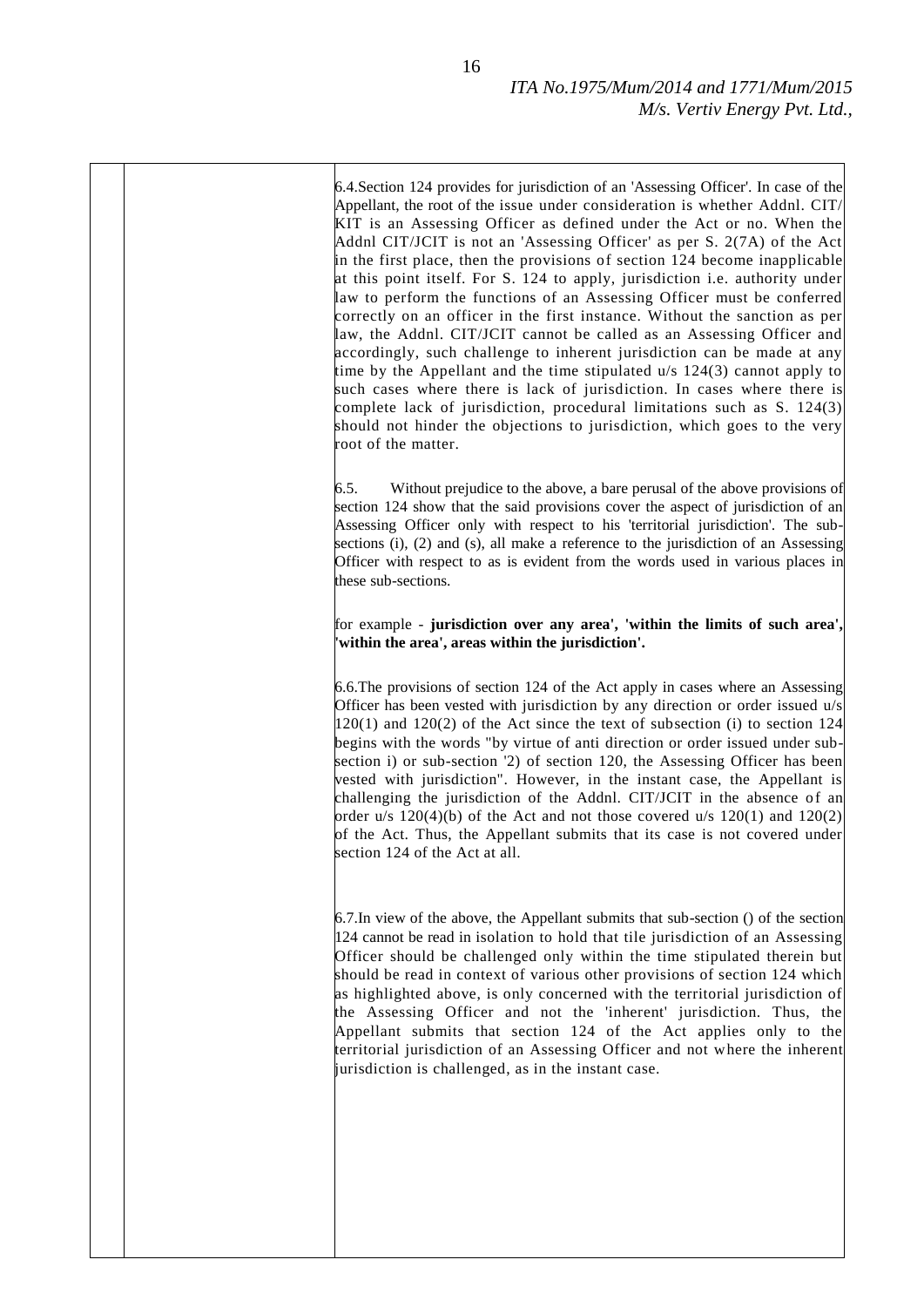| 6.8. | The Appellant wishes to place reliance on the following decisions                                                                   |
|------|-------------------------------------------------------------------------------------------------------------------------------------|
|      | which have been rendered by the<br>Hon'ble Mumbai Tribunal on similar facts as that of the Appellant and                            |
|      | wherein it was held that S. 124                                                                                                     |
|      | has no application in cases where inherent jurisdiction of Assessing Officer                                                        |
|      | was in question -                                                                                                                   |
|      | > Tata Sons Ltd. ITA No. 4497/Mum/2005:                                                                                             |
|      | "3.15. It is further noted by us that in the case before us, a                                                                      |
|      | challenge has been made about the legal competence of the                                                                           |
|      | Additional Commissioner of Income tax and his jurisdiction to                                                                       |
|      | exercise the powers and perform the functions of the Assessing                                                                      |
|      | Officer of the assessee and to carry out the assessment proceedings                                                                 |
|      | and frame the assessment order in accordance with the provisions<br>of the Income tax Act, 1961. Thus, reliance upon the provisions |
|      | contained in Section 124 of the Act would be of no help to the                                                                      |
|      | Revenue as the assessee has not challenged either territorial                                                                       |
|      | jurisdiction or irregular exercise of jurisdiction by the Additional                                                                |
|      | Commissioner of Income Tax but challenge was made to the                                                                            |
|      | authority and legal competence itself of the Additional                                                                             |
|      | Commissioner of Income tax to pass the impugned assessment                                                                          |
|      | order upon the assessee."                                                                                                           |
|      | $>$ Tata Communication Ltd. ITA No. 7071/Mum/2005:                                                                                  |
|      | "18 A plain reading of section 124 would show that it refers to an                                                                  |
|      | order issued under sub-section (i) or (2) of section 120, whereas we                                                                |
|      | are concerned with an order purported to be passed under section                                                                    |
|      | $120(4)(b)$ empowering the Addnl. CIT to act as an Assessing                                                                        |
|      | Officer. Therefore, in our view the provisions of section 124 are not                                                               |
|      | applicable to the present case."                                                                                                    |
|      | >Tata Sons Ltd. ITA No. 193/Mum/2006:                                                                                               |
|      | "16. We also noted that the Gujarat 1-ugh Court in the case of                                                                      |
|      | Ramesh D Patel (supra), while dealing with a similar issue, we noted                                                                |
|      | that at page 496 under last but one paragraph held as under:                                                                        |
|      | "9. Thus, section 124 of the Act pertains to the territorial                                                                        |
|      | jurisdiction of an Assessing Officer vested under sub-section                                                                       |
|      | $(i)$ or sub-section (2) of section 120. An objection to such                                                                       |
|      | jurisdiction can be raised in terms of section 124(2). In terms                                                                     |
|      | of sub-section $(3)$ of section 124, right to raise such objection                                                                  |
|      | shall be foregone beyond the stages mentioned therein. The                                                                          |
|      | said provisions are clearly concerning with the dispute of the                                                                      |
|      | assessee with respect to the territorial jurisdiction of the                                                                        |
|      | Assessing Officer and has no relevance in so far as the                                                                             |
|      | inherent jurisdiction for passing an order of assessment under<br>section 153A of the Act is concerned, when no search              |
|      | authorization under section 132 was issued or requisition under                                                                     |
|      | <u>section 132A of the Act was made "</u>                                                                                           |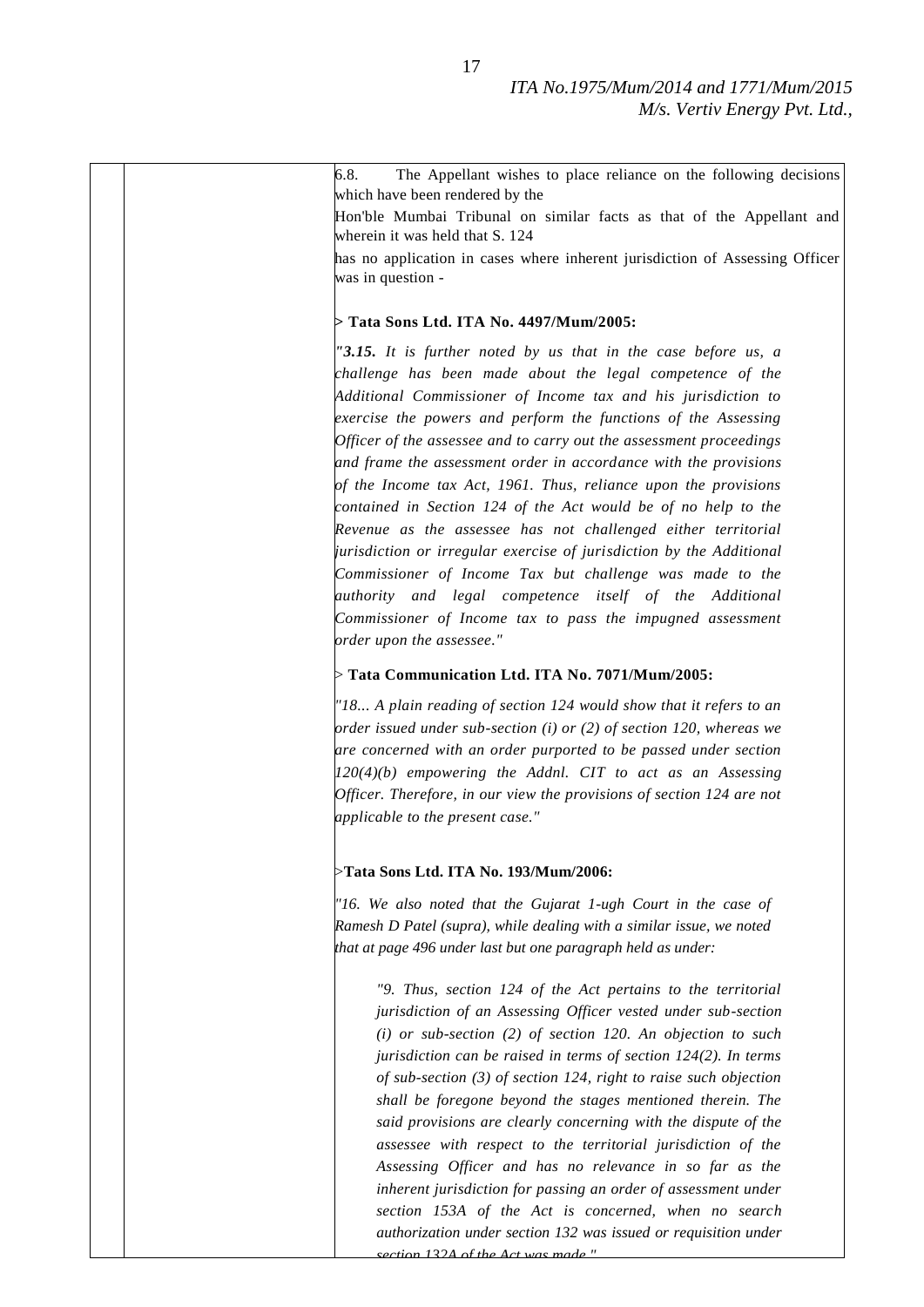|  | Similarly, Hon'ble Allahabad High Court in the case of Prasad                                                                                                                                                                                                                                                                                                                                                |
|--|--------------------------------------------------------------------------------------------------------------------------------------------------------------------------------------------------------------------------------------------------------------------------------------------------------------------------------------------------------------------------------------------------------------|
|  | Chandra vs. CIT (supra) in para no.22 has categorically held as                                                                                                                                                                                                                                                                                                                                              |
|  | under:                                                                                                                                                                                                                                                                                                                                                                                                       |
|  |                                                                                                                                                                                                                                                                                                                                                                                                              |
|  | "22. As regards the question of determining the jurisdiction, we                                                                                                                                                                                                                                                                                                                                             |
|  | may point out that in Moti and Jawahar (supra), which has been                                                                                                                                                                                                                                                                                                                                               |
|  | relied upon by the petitioner, the court observed that a point                                                                                                                                                                                                                                                                                                                                               |
|  | which goes to the root of the mater and which affects the very                                                                                                                                                                                                                                                                                                                                               |
|  | existence of the jurisdiction of an authority can be raised at any                                                                                                                                                                                                                                                                                                                                           |
|  | time, be it in appeal or revision."                                                                                                                                                                                                                                                                                                                                                                          |
|  |                                                                                                                                                                                                                                                                                                                                                                                                              |
|  |                                                                                                                                                                                                                                                                                                                                                                                                              |
|  | Further, we also noted that the while dealing with similar                                                                                                                                                                                                                                                                                                                                                   |
|  | issue, the Hon'ble Calcutta High Court in the case of Elite                                                                                                                                                                                                                                                                                                                                                  |
|  | Pharmaceuticals vs. ITO (supra), under para 15 held as                                                                                                                                                                                                                                                                                                                                                       |
|  | under:                                                                                                                                                                                                                                                                                                                                                                                                       |
|  | "15. The assessee had questioned the territorial jurisdiction of                                                                                                                                                                                                                                                                                                                                             |
|  | the assessing officer and the assessing officer held that the                                                                                                                                                                                                                                                                                                                                                |
|  | assessee had lost the right to raise the objection by efflux of                                                                                                                                                                                                                                                                                                                                              |
|  | time.                                                                                                                                                                                                                                                                                                                                                                                                        |
|  | We, as such, find no substance in the case of the appellant."                                                                                                                                                                                                                                                                                                                                                |
|  | $>$ Kishore Vithaldas ITA No. 5661/Mum/2017 & ITA No. 7397/Mum/2016:                                                                                                                                                                                                                                                                                                                                         |
|  |                                                                                                                                                                                                                                                                                                                                                                                                              |
|  | $17$ The Ld. DR submitted that as per section $124(3)$ , no person shall be entitled                                                                                                                                                                                                                                                                                                                         |
|  | to call in question the jurisdiction of an Assessing Officer after expiry $_{\text{of}}$ 30 days                                                                                                                                                                                                                                                                                                             |
|  | from the date of issue of notice $u/s$ 142(1), 143(2) and after completion of                                                                                                                                                                                                                                                                                                                                |
|  | assessment. We find that the Hon'ble Bombay High Court, in case of Bansilal B.                                                                                                                                                                                                                                                                                                                               |
|  | Raisoni vs. ACIT (2019) 260 Taxman 281 (Bombay) had considered the issue in                                                                                                                                                                                                                                                                                                                                  |
|  | light of section 124(3) of the Act, and held that the time limit provided $u/s$ 124(3)                                                                                                                                                                                                                                                                                                                       |
|  | of the Act, has a relation to the AO territorial jurisdiction, but said time limit                                                                                                                                                                                                                                                                                                                           |
|  | would not apply to the case where the assessee contents the action of the AO                                                                                                                                                                                                                                                                                                                                 |
|  | is without authority of law and therefore wholly without jurisdiction."                                                                                                                                                                                                                                                                                                                                      |
|  | 6.9. The Appellant wishes to submit that the Hon'ble Jurisdictional Tribunal in<br>the case of Tata Sons Limited vs. ACIT (ITA No. 193/Mum/2006 & Ors)<br>(Refer Pg. 75 to 125 of the COJ) has considered the decision of the Mega<br>Corporation (supra) and held that Section 124 has no application in similar facts<br>as that of the instant case. The relevant paragraph where the said issue has been |
|  | adjudicated is reproduced below for ready reference -                                                                                                                                                                                                                                                                                                                                                        |
|  | "15 No doubt there the assessee has relied on the decision of                                                                                                                                                                                                                                                                                                                                                |
|  | Delhi Bench in the case of Principal CIT vs. Mega Corporation<br>but relying on a particular decision does not mean that his<br>additional ground be decided by us. We have gone through the                                                                                                                                                                                                                 |
|  | decision of Delhi High Court in the case of Mega Corporation<br>Ltd. (supra) and noted that various High Courts have taken a                                                                                                                                                                                                                                                                                 |
|  | contrary view on this issue, as under:                                                                                                                                                                                                                                                                                                                                                                       |
|  |                                                                                                                                                                                                                                                                                                                                                                                                              |
|  |                                                                                                                                                                                                                                                                                                                                                                                                              |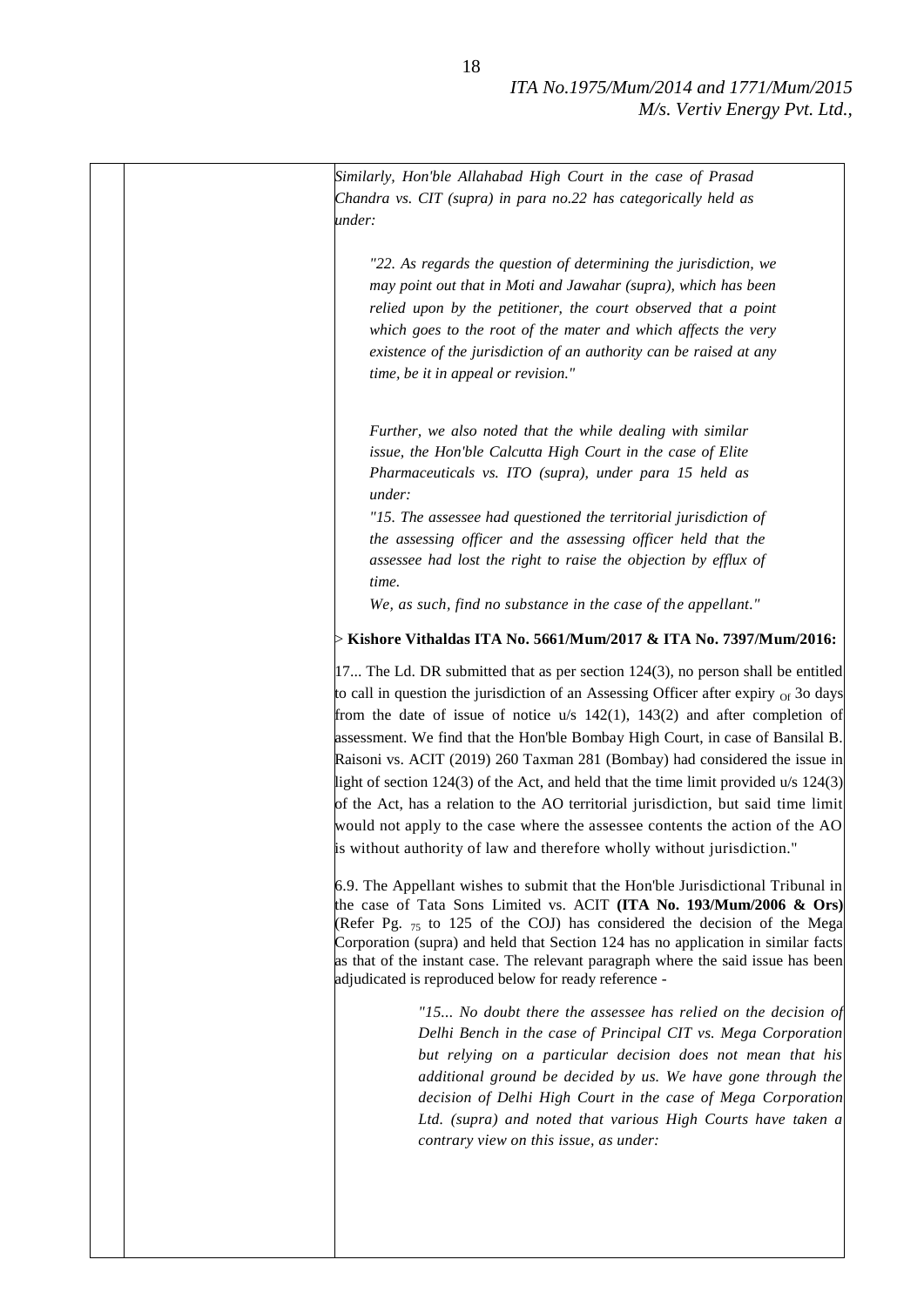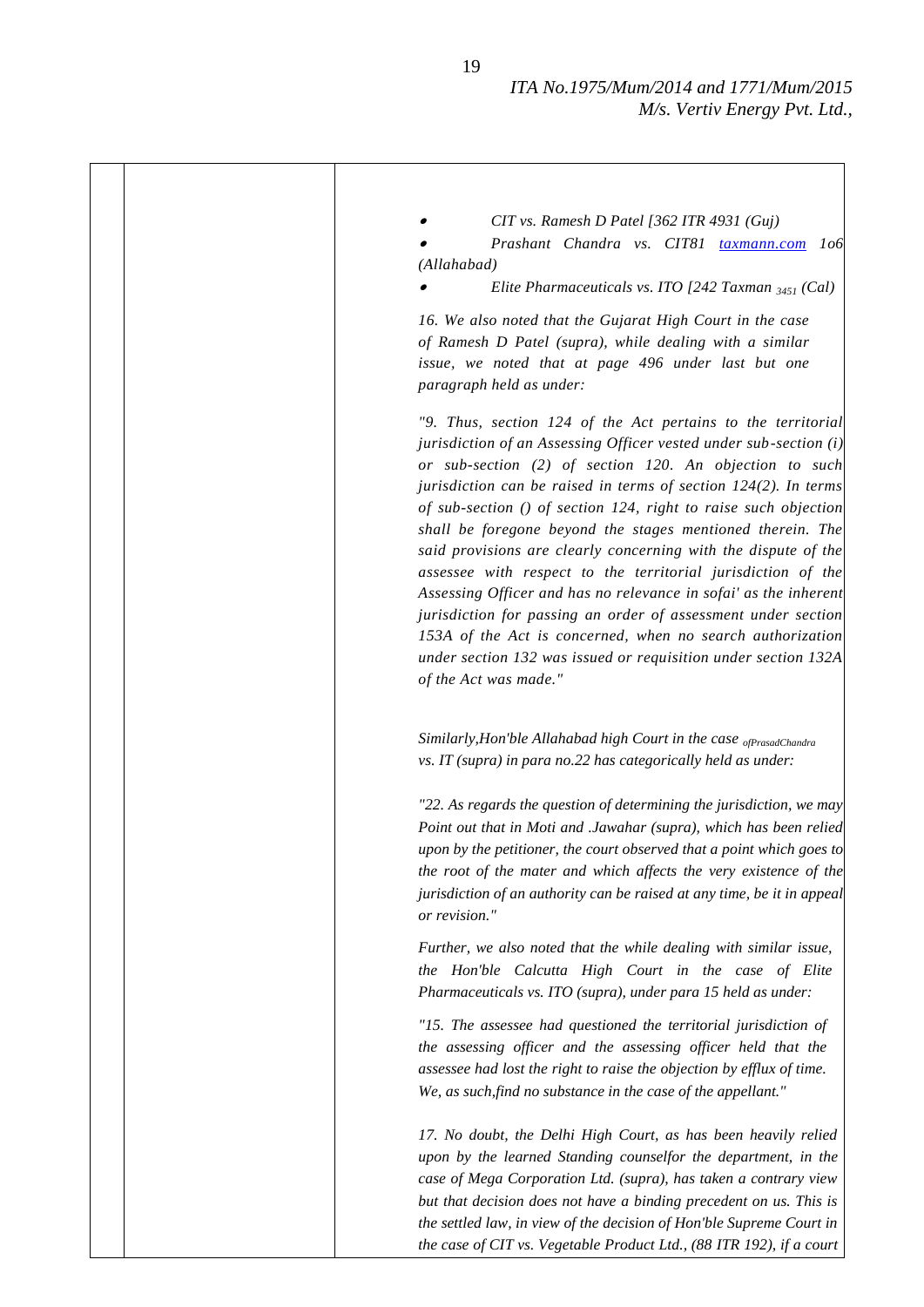| 6.10. Further, the Hon'ble Mumbai Tribunal in various other judicial<br>precedents has consistently followed this view established in Tata Sons<br>(supra) and has distinguished the decision of Hon'ble Delhi High Court in the<br>case of Mega Corporation (supra) as listed below -                                                                                                                                                                                                                                                                                                                                                                                                                                                                                                                                                                                                                                                                                                                                                                                                                                                                                                                                                                                                                                                                 |
|--------------------------------------------------------------------------------------------------------------------------------------------------------------------------------------------------------------------------------------------------------------------------------------------------------------------------------------------------------------------------------------------------------------------------------------------------------------------------------------------------------------------------------------------------------------------------------------------------------------------------------------------------------------------------------------------------------------------------------------------------------------------------------------------------------------------------------------------------------------------------------------------------------------------------------------------------------------------------------------------------------------------------------------------------------------------------------------------------------------------------------------------------------------------------------------------------------------------------------------------------------------------------------------------------------------------------------------------------------|
| $\triangleright$ Tata Communication Ltd. (MA order) - MA No. 785/Mum/2017 - Para 3, 4<br>and 5 (Pg No. 3 to 5)                                                                                                                                                                                                                                                                                                                                                                                                                                                                                                                                                                                                                                                                                                                                                                                                                                                                                                                                                                                                                                                                                                                                                                                                                                         |
| Tata Sons Ltd. ITA No. 193/Mum/2006- Para 17 (Pg No. 28-29)                                                                                                                                                                                                                                                                                                                                                                                                                                                                                                                                                                                                                                                                                                                                                                                                                                                                                                                                                                                                                                                                                                                                                                                                                                                                                            |
| $>$ Kishore Vithaldas ITA No. 5661/Mum/2017 & ITA No. 7397/Mum/2016- Para<br>16 (Pg No. 48)                                                                                                                                                                                                                                                                                                                                                                                                                                                                                                                                                                                                                                                                                                                                                                                                                                                                                                                                                                                                                                                                                                                                                                                                                                                            |
| > Tata Communications Ltd ITA No. 7514/Mum/2011 & Ors- Para 4 (Pg No.5)<br>etc.                                                                                                                                                                                                                                                                                                                                                                                                                                                                                                                                                                                                                                                                                                                                                                                                                                                                                                                                                                                                                                                                                                                                                                                                                                                                        |
| 6.11. Attention is also invited to the decision of Hon'ble Mumbai Tribunal in<br>the case of a Miscellaneous Application filed by the Department against the<br>decision of Hon'ble Tribunal in case of Tata Communication Ltd vs. Addnl.<br>CIT (ITA No. 7071/Mum/2005) wherein the decision of Hon'ble Delhi<br>Tribunal of Mega Corporation Ltd. vs. Addnl. CIT (ITA No. 102/Del/2014)<br>was considered which was subsequently reversed by the Hon'ble Delhi High<br>Court in case of Mega Corporation ('supra). In MA No. 785/Mum/2017, the<br>Hon'ble Mumbai Tribunal has categorically held that the Hon'ble Mumbai<br>Tribunal has considered the submissions made by the parties and has applied its<br>mind to the relevant statutory provisions, notifications issued by the CBDT and<br>all the other relevant facts in ITA No. 7071/Murn/2005 before concluding that<br>Addnl. CIT has no jurisdiction for conducting the assessment proceedings. It's<br>not a case where the Tribunal had only relied on the decision of Hon'ble Delhi<br>Tribunal in case of Mega Corporation before rendering a positive view. Thus,<br>merely because the Hon'ble Delhi High Court has reversed the decision of the<br>ITAT in Mega Corporation will not make the decisions of the Mumbai ITAT<br>per incunium. (Refer Pg. Nos. 70 to 74of the COJ). |
| 6.12. Further, as regards para 8 of the decision in case of Mega Corporation<br>(supra), the Appellant wishes to submit that whether the assessment order<br>passed by the Addnl. CIT/ JCIT in absence of transfer order u/s 127 of the<br>Act is valid or not was not a question of law raised before the Hon'ble Delhi<br>1-ugh Court as is evident from the question framed before the Hon'ble High<br>Court. Thus, the Hon'ble Delhi 1-ugh Court, with due respect, had no<br>occasion to appreciate that section 127 operates independently of sections<br>120 and 124 and the order is not a speaking order with respect to absence of<br>order u/s 127 of the Act. Thus, the Appellant humbly submits that the said<br>decision cannot be treated as a <i>ratio decendi</i> on this aspect.                                                                                                                                                                                                                                                                                                                                                                                                                                                                                                                                                     |
|                                                                                                                                                                                                                                                                                                                                                                                                                                                                                                                                                                                                                                                                                                                                                                                                                                                                                                                                                                                                                                                                                                                                                                                                                                                                                                                                                        |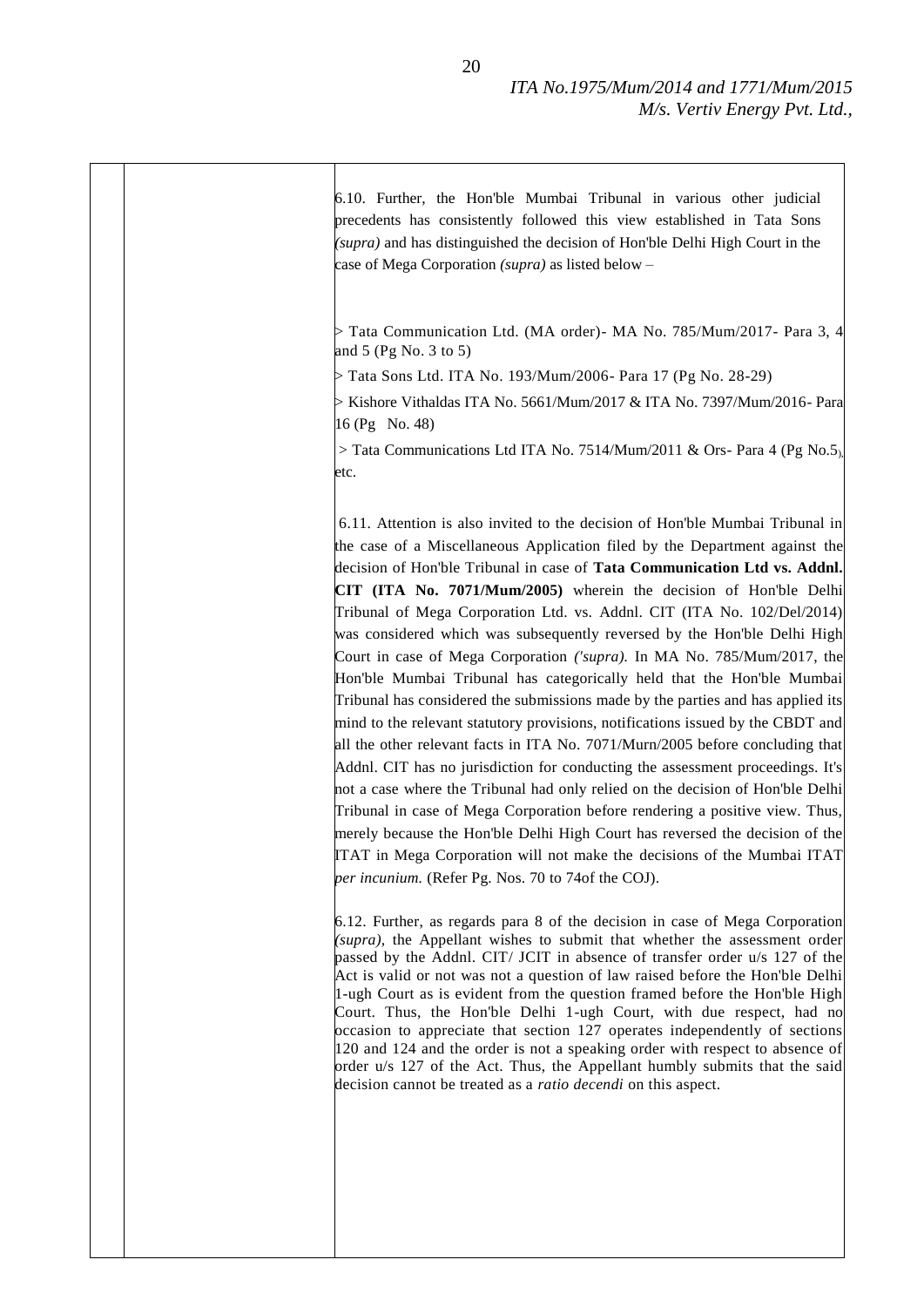| Sr<br>N <sub>0</sub> | Ld. DR's contentions                                                                                                                                                                                                                                                                                                                                                  | Appellant's rebuttal                                                                                                                                                                                                                                                                                                                                                                                             |
|----------------------|-----------------------------------------------------------------------------------------------------------------------------------------------------------------------------------------------------------------------------------------------------------------------------------------------------------------------------------------------------------------------|------------------------------------------------------------------------------------------------------------------------------------------------------------------------------------------------------------------------------------------------------------------------------------------------------------------------------------------------------------------------------------------------------------------|
| c)                   | There is a decision of Hon'ble Mumbai Tribunal in<br>case of ACIT vs. Stock Traders Pvt. Ltd., (ITA<br>No.4493/Mum/2003) wherein the additional ground<br>on similar jurisdiction issue was dismissed.<br>(Para 14.6, Para 14.7)                                                                                                                                      | admissibility of additional grounds of appeal<br>depends on the facts of each case. Hence, the<br>aforesaid decision of Stock<br>Traders cannot be treated as a precedent for<br>admission of an additional ground in the<br>Appellant's case.                                                                                                                                                                   |
|                      | These new arguments were not taken by the 1d.<br>DR in the course of physical hearing before the<br>Hon'ble Bench and are placed before the Hon'ble<br>Tribunal only by way of this written submission                                                                                                                                                                |                                                                                                                                                                                                                                                                                                                                                                                                                  |
| 4                    | <b>Existing Hon'ble ITAT</b><br>decisions, on the issue,<br>cannot be followed as these<br>are per incurium or sub-                                                                                                                                                                                                                                                   | The Appellant humbly submits that during the<br>hearing before the Hon'ble Bench, the Ld. DR<br>forward this contention.                                                                                                                                                                                                                                                                                         |
|                      | silentio.<br>(Para 15 to Para 15.9)                                                                                                                                                                                                                                                                                                                                   | The main contention of the Ld. DR here is that<br>Delhi High Court's decision in the case of Mega<br>(supra) has not been considered/followed by<br>ITAT decisions. In this regard, please refer to<br>submissions in para $5$ and 6 below regarding<br>the aforesaid High Court decisions to the facts<br>case.                                                                                                 |
|                      | These new arguments were not taken by the ld.<br>DR in the course of physical hearing before the<br>Hon'ble Bench and are placed before the Hon'ble<br>Tribunal only by way of this written submission                                                                                                                                                                | Further, the Ld. DR has mentioned that the<br>Sons Ltd (ITA No. 4497/Mum/2005) has been<br>before the Hon'ble Bombay High Court and the<br>Court has admitted Question of law vide order<br>2022. In this regard, the Appellant submits that<br>High Court has not stayed the operation of the<br>Hon'ble Mumbai Tribunal in Tata Sons (supra)<br>accordingly, at this stage, the said decision is<br>precedent. |
| 5                    | Bar on the assessee in<br>raising jurisdictional issue<br>beyond one month as per<br>the provisions of<br>Sec.124(3) of the Act<br>(Para 16 to Para 16.1.4)<br>These new arguments were not taken by the ld.<br>DR in the course of physical hearing before the<br>Hon'ble Bench and are placed before the Hon'ble<br>Tribunal only by way of this written submission | The Ld. DR had only relied upon the decision<br>of the Hon'ble Delhi High Court in the case of<br>Mega Corporation (supra) in the course of<br>physical hearing. For appellant's submission<br>regarding non application of S. 124(3) to the<br>instant case, please refer rebuttal submissions<br>to Mega Corporation (supra) made in Para 6 in<br>this submission.                                             |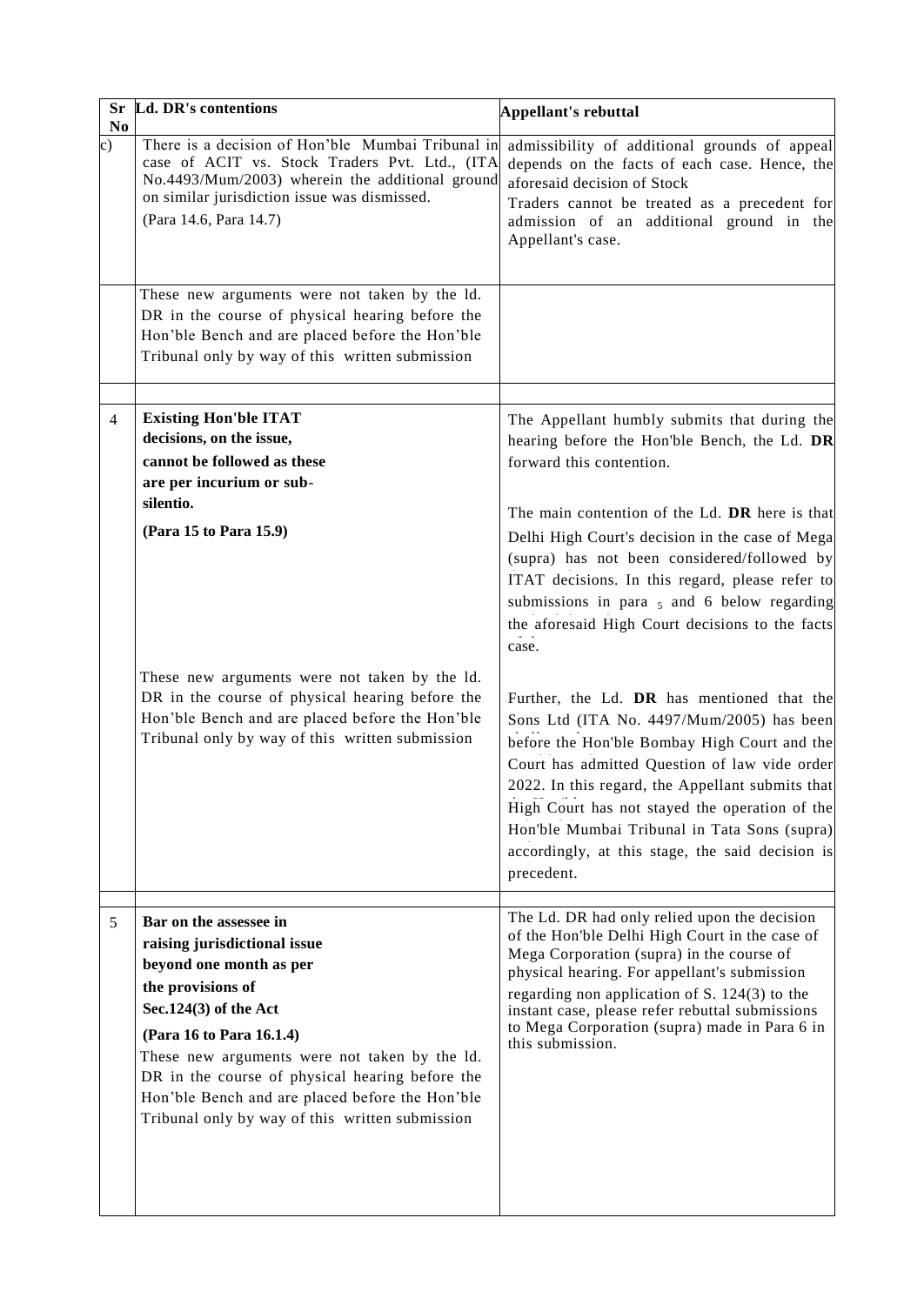| 6 | The decision of conferring<br>jurisdiction is an<br>administrative matter<br>(Para 17 to Para 17.1.5)<br>These new arguments were not taken by the ld.<br>DR in the course of physical hearing before the<br>Hon'ble Bench and are placed before the Hon'ble<br>Tribunal only by way of this written submission | The Ld. DR has also relied on various case laws<br>to support this contention which were not filed<br>during the course of the hearing and hence the<br>same should not be considered as part of the<br>record of the present case before the Hon'ble<br>Tribunal. Without prejudice to the above the<br>Appellant wishes to submit that when the<br>statute itself requires that specific orders ought<br>to be passed $u/s$ 120(4)(h) of the Act, then it<br>cannot be said that this is an administrative<br>matter. The Act $u/s$ 2(7A) clearly defines the<br>Assessing Officer to include Addnl. CIT/JCIT<br>who have been directed $u/s$ 120(4)(b) of the<br>Act. In absence of such an order issued in writing,<br>the Addnl.CIT/JCIT cannot function and exercise<br>powers of an Assessing Officer under the Act. If<br>an Addnl. CIT/JCIT does so without an order<br>authorizing him to do so, he has acted without<br>jurisdiction i.e. without the authority of law. |
|---|-----------------------------------------------------------------------------------------------------------------------------------------------------------------------------------------------------------------------------------------------------------------------------------------------------------------|------------------------------------------------------------------------------------------------------------------------------------------------------------------------------------------------------------------------------------------------------------------------------------------------------------------------------------------------------------------------------------------------------------------------------------------------------------------------------------------------------------------------------------------------------------------------------------------------------------------------------------------------------------------------------------------------------------------------------------------------------------------------------------------------------------------------------------------------------------------------------------------------------------------------------------------------------------------------------------|
|   |                                                                                                                                                                                                                                                                                                                 | The decision of the CIT in conferring jurisdiction<br>to a particular Addnl. CIT/JCIT could be an<br>administrative matter at best, but when there is no<br>order issued in writing directing the concerned<br>Addnl. CIT/JCIT who have passed the assessment<br>orders in the present case, then there is clear<br>lack of jurisdiction which cannot be termed as an<br>administrative matter.                                                                                                                                                                                                                                                                                                                                                                                                                                                                                                                                                                                    |

3.6. We find that in the instant case while the assessment proceedings u/s.143(3) of the Act was initiated by issue of notice u/s.143(2) of the Act by the ACIT, the draft and final assessment orders for both A.Yrs. 2009-10 and 2010-11 were passed by the Addl. CIT / JCIT without any independent order u/s.120(4)(b) u/s.127 of the Act. From the chronology of events, reproduced supra, we find that assessee had repeatedly asked the ld. AO to produce such orders passed u/s.120(4)(b) and u/s.127 of the Act passed, if any. Despite giving sufficient time to the ld. DR to produce those orders, no such orders were produced by the ld. DR

22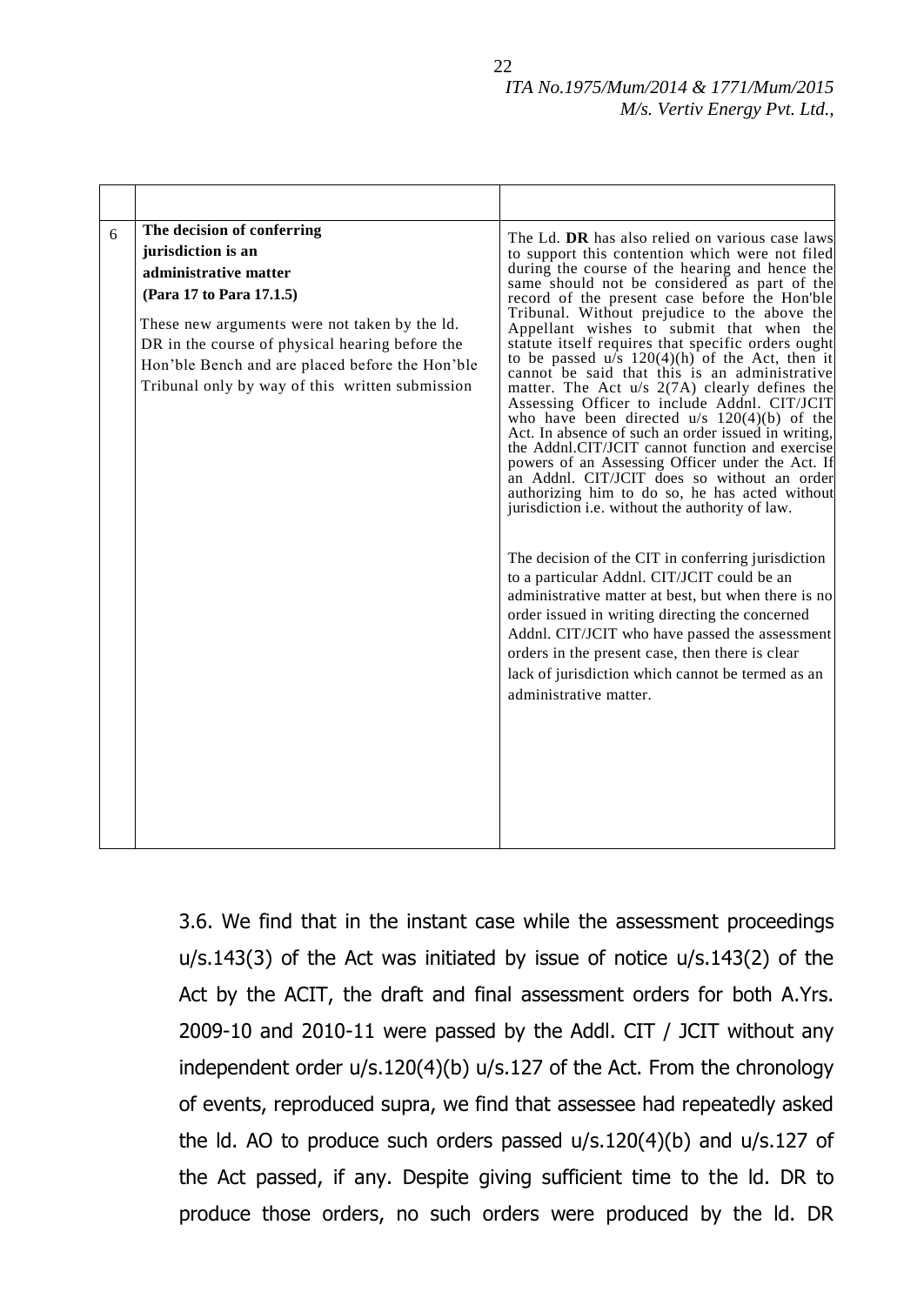before us for both the assessment years. We find under similar facts and circumstances, this Tribunal had indeed admitted the additional grounds raised by the assessee after a long gap of 10 years or 15 years, as the case may be, and adjudicated those additional grounds and allowed the assessee"s appeal by quashing the assessments framed for want of orders u/s.120(4)(b) and u/s.127 of the Act in the following cases:-

a. Decision of Mumbai Tribunal in the case of Tata Sons Ltd., in ITA No.4497/Mum/2005 dated 31/10/2006 reported in 162 ITD 450.

b. Decision of Mumbai Tribunal in Tata Communications Ltd., in ITA No.7071/Mum/2005 dated 30/06/2017.

c. Decision of Mumbai Tribunal in the case of Tata Communications Ltd., in ITA No.2891/Mum/2010 and ITA No.1015/Mum/2010 dated 16/08/2019. d. Decision of Mumbai Tribunal in the case of Tata Sons Ltd., in ITA No.193/Mum/2006 dated 27/11/2017.

e. Decision of Mumbai Tribunal in the case of Kishor Vithaldas in ITA No.5661/Mum/2017 dated 16/10/2019.

3.7. We find that all the oral and written arguments of the ld. DR have been met in detail by the ld. AR before us as detailed supra. The issue in dispute is already addressed by the various decisions of the Tribunal which are reproduced in the Id. AR's rebuttal referred to supra. The same are not reiterated herein for the sake of brevity. As stated earlier, the issue is already settled by various decisions of the Tribunal in favour of the assessee.

3.8. In view of the aforesaid facts and placing reliance on various decisions relied upon we hold that in the absence of separate order passed u/s.120(4)(b) and order u/s.127 of the Act, the Additional CIT / JCIT had no power to perform the functions of an Assessing Officer u/s.2(7A) of the Act for both the years under consideration. Accordingly, the assessment orders framed by them are hereby quashed. Since the assessment orders framed for both the assessment orders by the Addl.